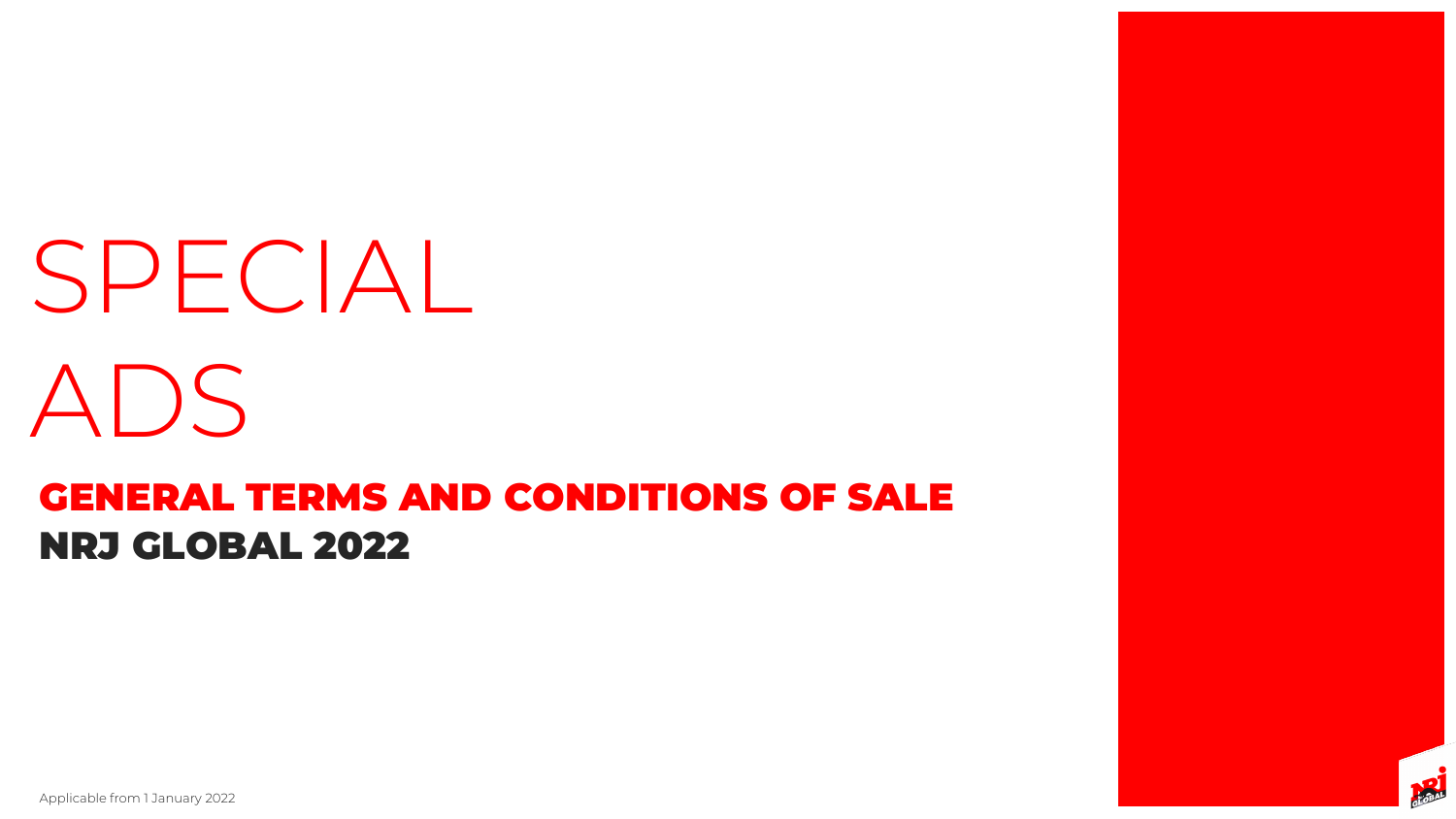2022

A special ad (hereinafter "Special Ad" or "360-degree tailor-made solutions") is any ad hoc, cross-media communications plan that is likely to include creation of content, events or any other non-media components, generally amplified by a media campaign that may activate all media and non-media tools marketed by NRJ GLOBAL and/or as a white-label solution on the Advertiser's platforms.

The general terms and conditions of sale presented below are applicable to any purchase order generated by NRJ GLOBAL (hereinafter "Order Confirmation" or "OC"), and returned signed by the Advertiser or its agent, in connection with one of the following types of campaigns:

- Non-media campaigns: station events, custom events created specifically for the Advertiser, sampling or street marketing activities, production of promotional items, production of interactive products, etc.
- Influence : communication activities on social media working with an influencer,
- Production/creation of content by NRJ GLOBAL's Spot Machine studio.

A combination of these campaigns in any form, whether or not they are combined with purchases of advertising space, constitutes a Special Ad.

An Order Confirmation signed by an Advertiser or its agent with NRJ GLOBAL implies acceptance of these General Terms and Conditions of Sale, as well as the standard practices regulating advertising communications. Under no circumstances may the Advertiser's or agent's general terms and conditions of purchase take precedence over or apply concurrently with these general terms and conditions of sale, except with the prior written consent of NRJ GLOBAL. The present terms and conditions may be modified by NRJ GLOBAL at any time, subject to prior notice of five (5) calendar days. Only a contract signed by the parties with the same contractual object and the same period may take precedence over these general terms and conditions of sale.

For a Special Ad that combines media services (sale of advertising space on radio, TV, digital, etc.), the parties agree to refer for these media services to NRJ GLOBAL's general terms and conditions of sale applicable to the media in question (TV-Video, Audio-Radio, Digital), available on the NRJ GLOBAL website at www.nrjglobal.com, which the Advertiser and/or its agent hereby declare that they have read and agree to.

In addition, for any non-media service marketed by NRJ GLOBAL, the parties agree to refer to Chapter 1 below regarding the general terms and conditions of sale for Non-Media Services, which the Advertiser and/or its agent hereby declare that they have read and agree to.

Similarly, for any influence service marketed by NRJ GLOBAL, the parties agree to refer to Chapter 2 below regarding the general terms and conditions of sale for Influence, which the Advertiser and/or its

agent hereby declare that they have read and agree to.

Finally, for any creation and production service marketed by NRJ GLOBAL, the parties agree to refer to Chapter 3 below regarding the general terms and conditions of sale for Spot Machine, which the Advertiser and/or its agent hereby declare that they have read and agree to.

The specific conditions of the signed Order Confirmation shall take precedence over these General



Terms and Conditions of Sale.

### INTRODUCTION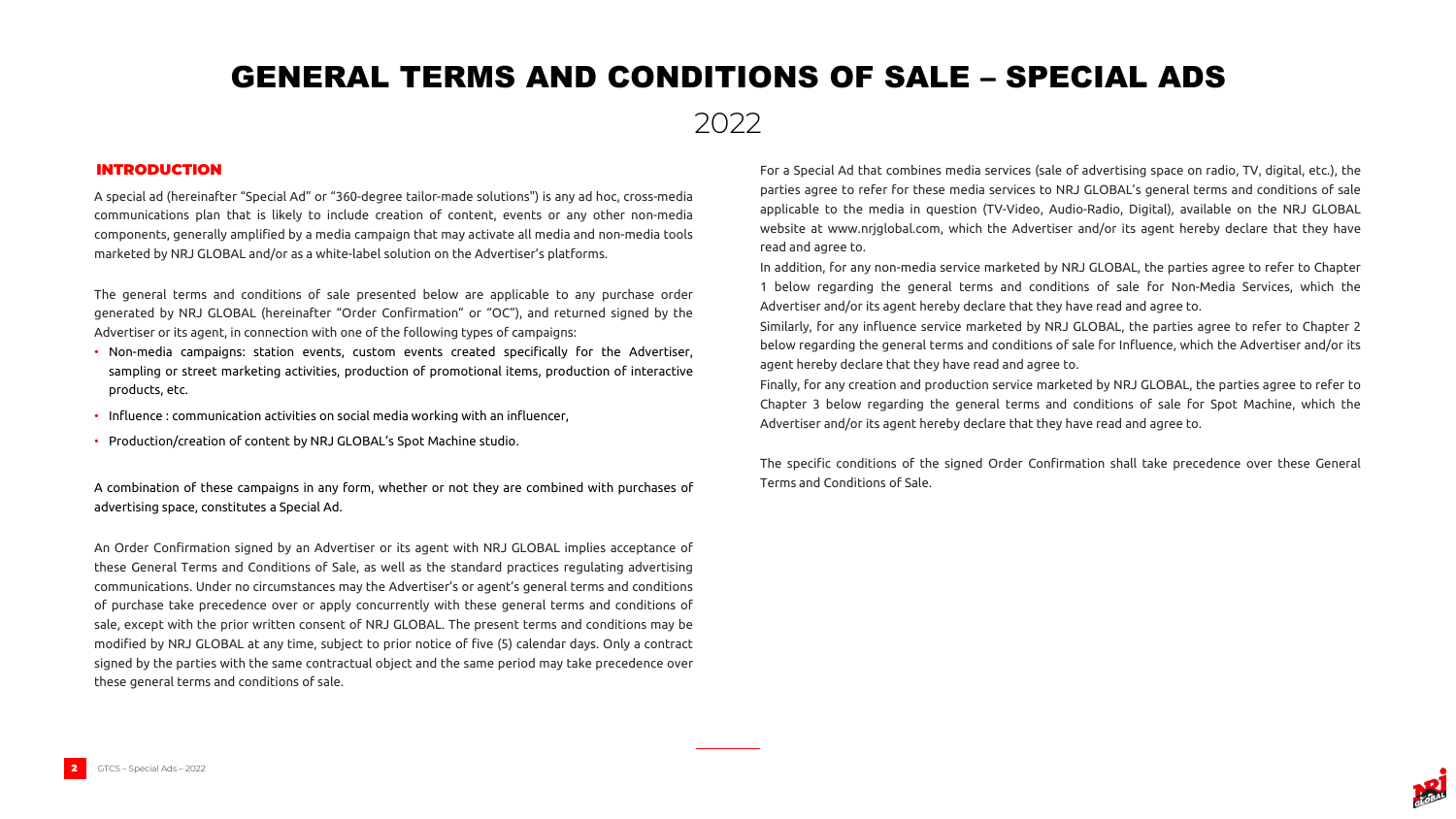

NRJ GLOBAL is NRJ Group's advertisement service. As such, part of its work involves marketing the following non-media services:

- "Station" events: Different types of partnerships established for events held by NRJ Group radio and TV stations (lead partner, official partner, official supplier).
- "Custom" events: Events prepared specifically for the Advertiser (full-service private receptions, seminars, press conferences, public relations activities, product launches, point-of-sale events, event hosting, tours, etc.).
- Sampling, street marketing and mobile advertising activities,
- Promotional items: Merchandise, goodies, etc.
- Interactive products (creation of mini-websites or dedicated websites, blogs, e-cards, audiotel games, SMS, etc.).

These non-media services are covered by an Order Confirmation issued by NRJ GLOBAL and signed by the Client (the Advertiser or its agent).

These General Terms and Conditions of Sale are applicable to any Order Confirmation ("OC") signed by the Advertiser or its agent (the "Client") in relation to a non-media service or as part of a Special Ad.

These General Terms and Conditions of Sale are applicable as of 1 January 2022. They may be modified by NRJ GLOBAL at any time, subject to prior notice of five (5) calendar days.

They may only be superseded by specific conditions granted by NRJ GLOBAL and validated in the Order

Confirmation.

For a non-media service that combines media services (sale of advertising space on radio, TV, digital, etc.), the parties agree to refer for these media services to the applicable general terms and conditions of sale from NRJ GLOBAL, available on the NRJ GLOBAL website, which the Advertiser and/or its agent hereby declare that they have read and accepted.

### CHAPTER 1: NON-MEDIA SERVICES

#### 1. INTRODUCTION

### 2. CONDITIONS OF APPLICATION

An OC signed by a Client with NRJ GLOBAL implies full and complete acceptance of these General

Terms and Conditions of Sale.

All orders will result in the issuance of an OC by NRJ GLOBAL. This OC must be signed by the Client and returned to NRJ GLOBAL within the period required by NRJ GLOBAL.

Natural or legal persons acting as agents on Advertisers' behalf and in their name must prove their capacity as agents by providing a mandate certificate in accordance with the template provided by NRJ GLOBAL.

Agents shall undertake to inform NRJ GLOBAL of any provisions of their agency contract that may



affect the execution of the OC.

### 3. ORDER CONFIRMATION (OC)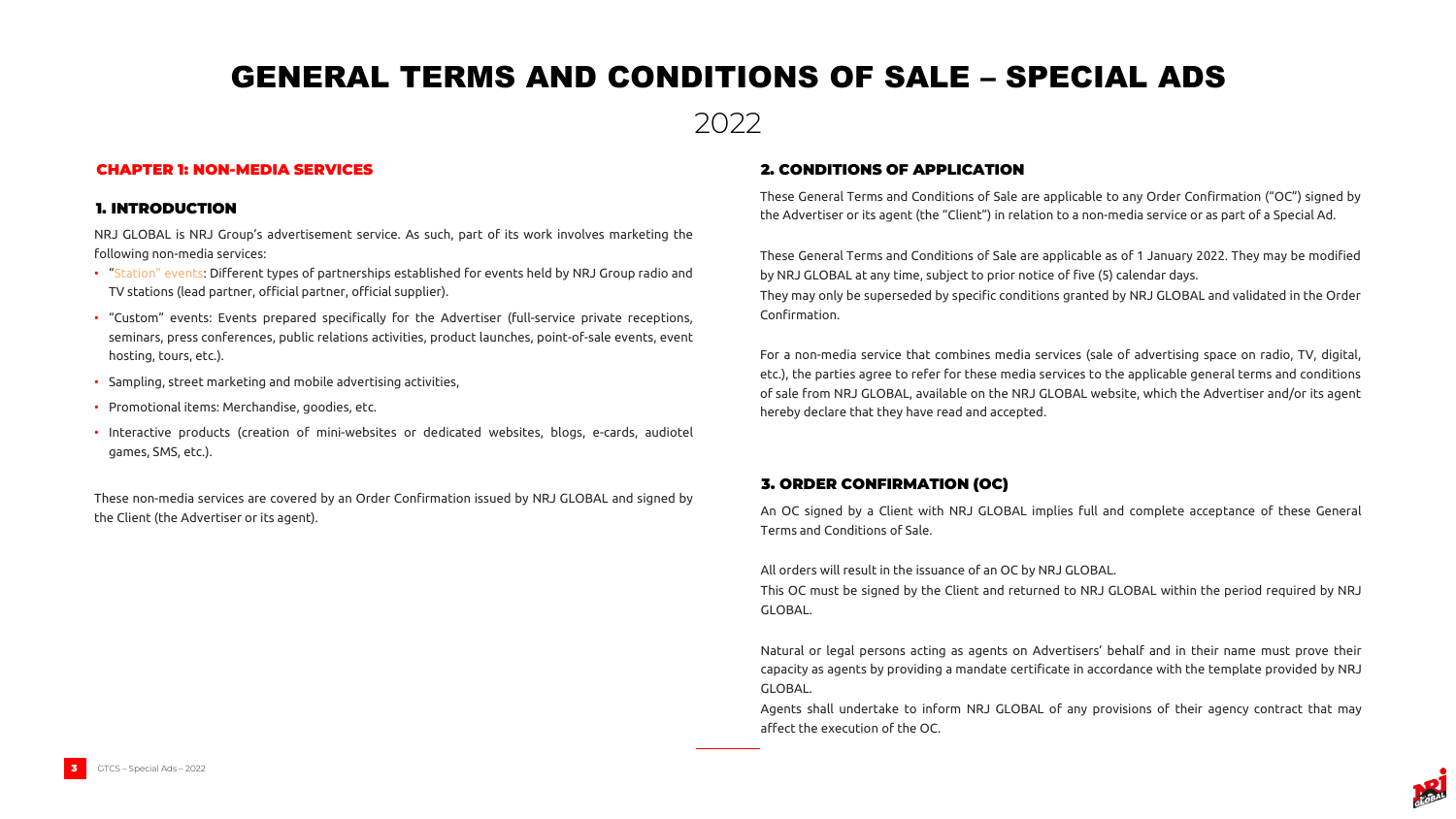

They must inform NRJ GLOBAL of the termination of their mandate at least one (1) month before the effective date by registered letter with acknowledgement of receipt.

The OC is solely for the Client, and thus cannot be assigned or transferred, even partially, without the prior written consent of NRJ GLOBAL.

The Client shall have no claim to exclusivity for the services covered by the OC. For station events, other partners may therefore also be associated with the station event covered by the OC at the discretion of NRJ GLOBAL.

The Client accepts all risks directly or indirectly associated with delivery, even in the case of an agreed sale free of shipping charges, from the moment goods leave NRJ GLOBAL facilities. As a result, the goods are shipped at the Client's risk, and it is the Client's responsibility to express its reserves and take any necessary action against the responsible shippers in the event of damage, loss or missing product(s).

It is understood that execution of the OC is carried out entirely under the responsibility of NRJ

GLOBAL.

As such, NRJ GLOBAL declares that it has taken out insurance covering the potential damages that it might cause by its own action or by the action of its employees in the course of executing the OC, and shall provide proof of this insurance at the Client's first request. Under no circumstances shall NRJ GLOBAL be held liable in the event that any of the following occur:

• theft, loss of money and value belonging to the Client or to the participants occurring during the

• injury or property damage suffered by the Client or any third party during actions by one or more

- event or operation that is the subject of the OC,
- service providers acting in connection with the OC,
- 
- 
- 

• direct or indirect damage of any kind whatsoever that may affect the objects or materials placed by the Client or the participants during the event or operation that is the subject of the OC,

• direct or indirect damage of any kind whatsoever that the Client or the participants may cause to one or more service providers or their personnel acting in connection with the OC,

• damage caused by the Client or the participants to the materials, equipment and/or premises of one or more service providers acting in connection with the OC. Any repairs or reimbursements that appear to be necessary as a result of the aforementioned damage shall be the sole responsibility of the Client, who undertakes to assume all restoration or replacement costs.



### 5. LIABILITY, WARRANTIES AND INSURANCE

The production and/or delivery deadlines mentioned in the OC shall apply as from the date on which the Client gives its approval of the final proofs, when required, or in the absence of final proofs, as from the date on which the Client signs the OC – subject in all cases to complete payment of the OC by the Client.

#### Specific additional provisions for goods orders (merchandise/goodies):

Delivery deadlines are indicated as precisely as possible, but are dependent on the supply and transport options available to NRJ GLOBAL. Missed delivery deadlines shall not give rise to claims for damages, nor to cancellation of the OC. However, if the goods have still not been delivered as of two (2) months after the indicated delivery date for any reason other than a case of force majeure or a fault on the Advertiser's part, the OC can be dissolved at either party's request, and the Advertiser can be reimbursed for any down payment made, excluding any damages.

The Client shall inform NRJ GLOBAL of any special instructions for delivery of the goods (lorry with tailgate, pallet jack, special pallet dimensions, Euro-pallets, etc.) no less than fifteen (15) days before the indicated delivery date. These services shall be subject to additional invoicing based on estimates submitted for the Client's prior approval.

### 4. PRODUCTION / DELIVERY DEADLINES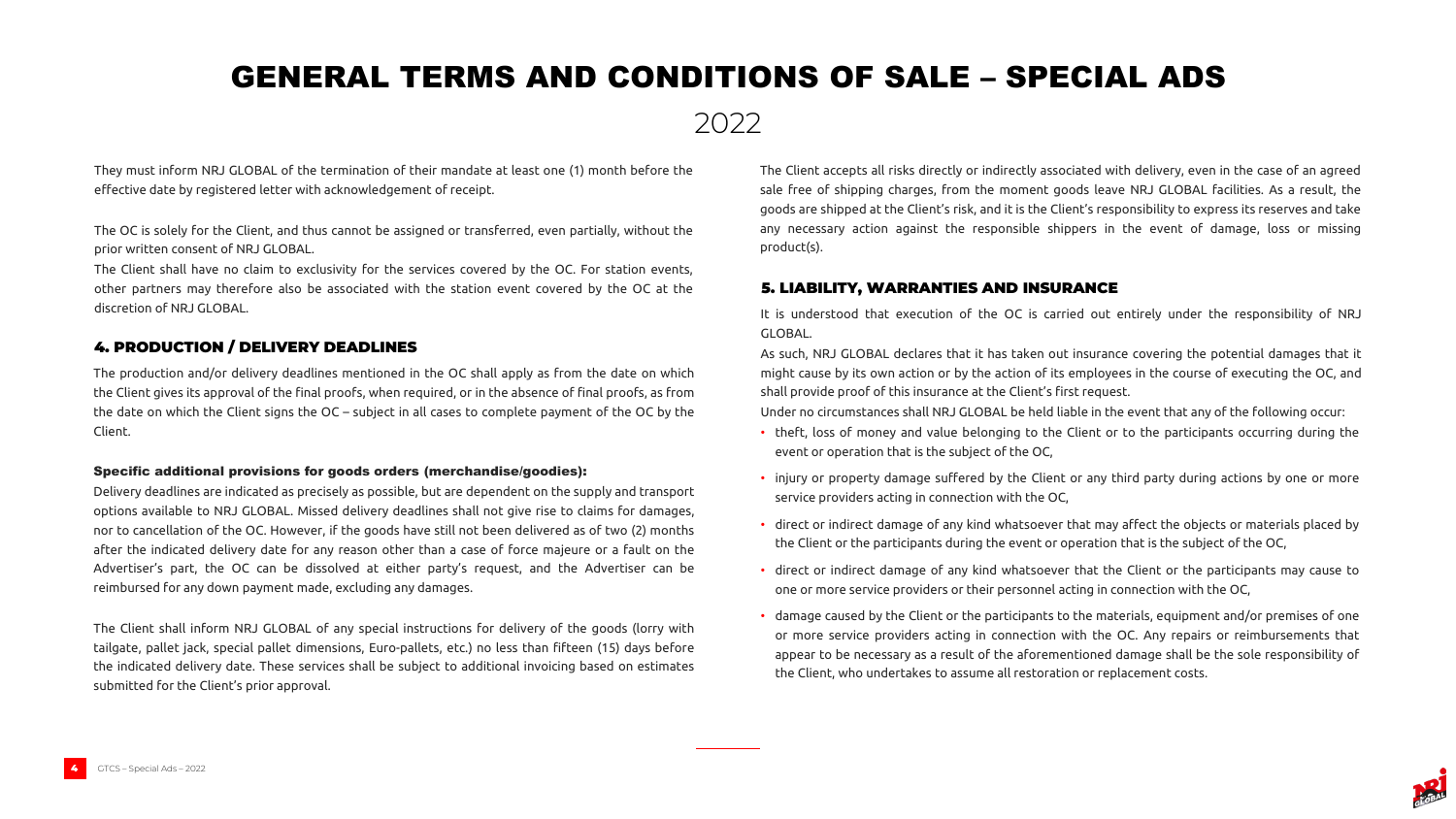



In any event, it is agreed that NRJ GLOBAL's liability in connection with the OC is limited to the amount of the OC in question, inclusive of all taxes.

For "custom" events for which the Client acts as an organiser and delegates executive production of the event to NRJ GLOBAL, it is understood that the Client warrants to NRJ GLOBAL that it has taken all necessary and useful measures, that it has obtained the necessary insurance and/or licence(s), and in particular that it has obtained all authorisations required by applicable laws and regulations, for the proper execution of the event.

In this regard, the Client:

- Warrants to NRJ GLOBAL that the site hosting the event has all mandatory and required authorisations for event activities and public receptions in accordance with applicable laws and regulations, in particular as regards health and safety issues (safety commission / oversight office / record of opening / establishments for public use / capacity, etc.).
- Expressly warrants to NRJ GLOBAL that the materials and installations present at the event site have all health and safety certifications and authorisations necessary for their use in a space for public use, and comply with all applicable laws and regulations.
- Undertakes to ensure that the installations present at the site allow for the event to be held under optimal conditions to ensure attendees are safe and comfortable.
- In cases where live performers (dancers, singers, musicians, DJs, actors, bands, circus performers, street artists, etc.) appear as part of the event, the Client:
- Undertakes, if it does not hold entertainment licences of type 1 (performance venue operator) and type 3 (performance broadcaster) on the day of the event, to submit a declaration of a one-time event to the competent Regional Directorate of Cultural Affairs (Direction Régionale des Affaires Culturelles/DRAC) in accordance with applicable laws, no less than one (1) month before the date of the event.
- To pay SACEM royalties and all taxes associated with broadcasting a live performance.

In its capacity as event organiser, the Client shall remain entirely liable for any direct or indirect damage of any kind whatsoever that may be caused to persons present at the event and/or to its representatives and/or employees and/or to the employees of its other service providers. It indemnifies NRJ GLOBAL against all claims, actions and proceedings that may be brought against it on such grounds, including any direct or indirect financial consequences which may result therefrom.

Finally, the Client warrants in its capacity as event organiser that it has regularly taken out the customary forms of insurance necessary to organise and hold this type of event (equipment, personnel, civil liability, theft, fire, etc.), including coverage for all risks of physical injury or intangible harm that may be caused to participants. Under no circumstances shall NRJ GLOBAL be held liable for any physical injury or intangible harm that may occur during said event. Under no circumstances shall the Client be released from its responsibilities due to insufficient insurance or lack of insurance.

For any OC requiring that special authorisation(s) be obtained or that the Client supply certain elements in order to execute the OC, NRJ GLOBAL will be unable to provide its service if the Client has not obtained said authorisations and/or has not supplied said elements, if said authorisations and/or elements do not comply with the specifications established by the parties, or if they are obtained and/or submitted late. Under these circumstances, the entire price indicated in the OC shall be due for payment by the Client to NRJ GLOBAL. The Client undertakes to assume full responsibility for any claim arising from defects and/or failure of material elements, immaterial elements, and/or services provided by the Client for the proper execution of the OC, and indemnifies NRJ GLOBAL against all claims and/or actions that may be brought against it on such grounds.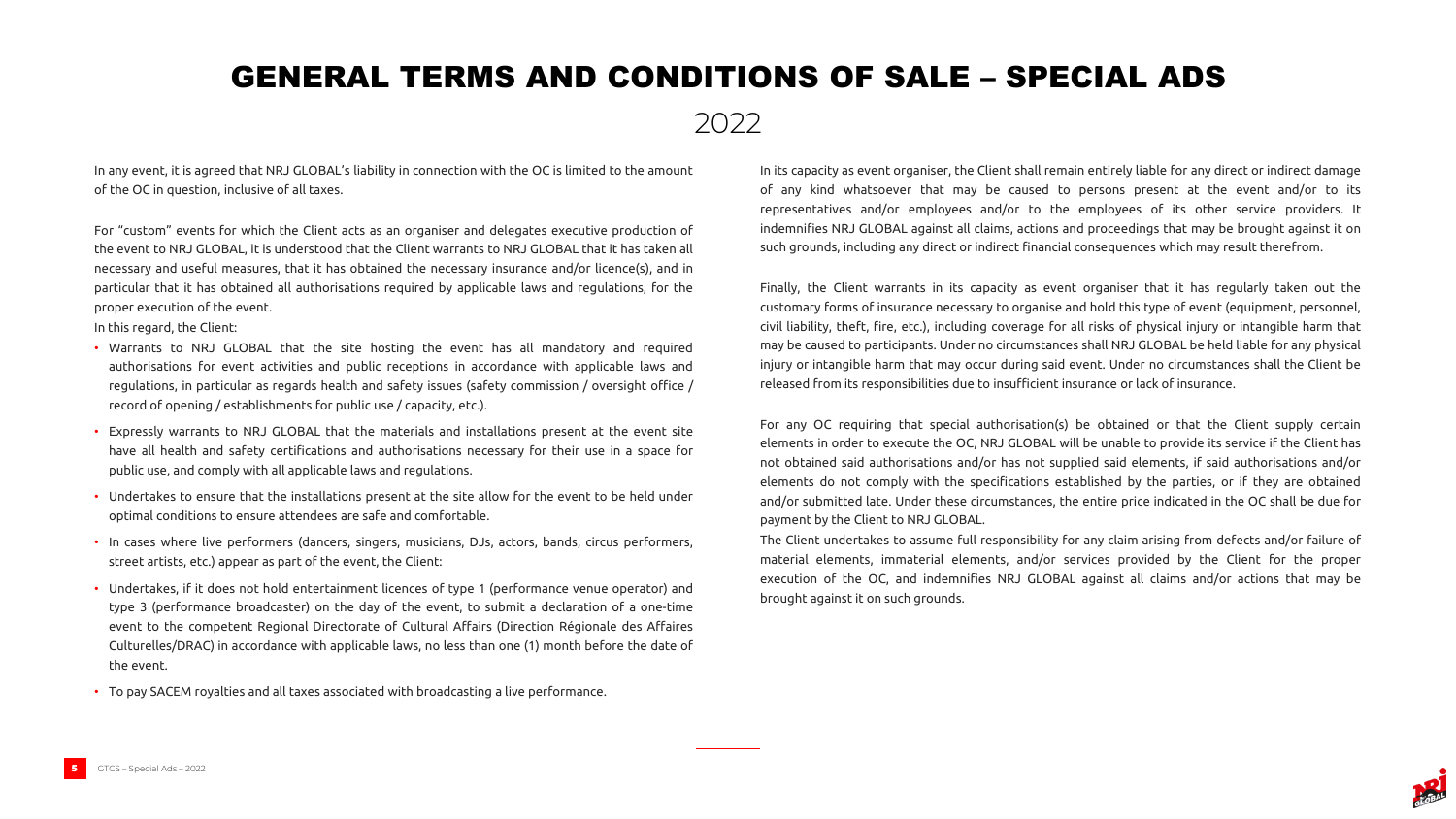

### 2022

#### Special additional provisions for sampling activities:

It is expressly agreed between the parties that NRJ GLOBAL shall not perform any quantitative or qualitative review of the elements submitted by the Client.

Therefore, in the event that the elements submitted to NRJ GLOBAL are incomplete, NRJ GLOBAL cannot be held liable in any manner whatsoever, e.g. in the event that such faulty delivery has repercussions for the distribution activity that is the subject of the OC.

Furthermore, the Client's elements can only be distributed if this type of activity is authorised by the competent authorities in the relevant distribution area.

Therefore, the cities mentioned in the OC are for information purposes only, and absence of distribution in one of the indicated cities due to prefectural and/or municipal restrictions or prohibitions shall not give rise to any price reduction, nor to any damages.

Likewise, for any Client that is not registered with the Finance Department of NRJ GLOBAL, or any registered Client without a guarantee as to its financial situation, NRJ GLOBAL reserves the right to request full or partial payment before any service is provided.

In accordance with Article L441-10 of the French Commercial Code, any amount not paid by the due date stipulated on the invoice shall incur interest from the due date until full payment. Interest will be calculated at the most recent rate on refinancing operations applied by the European Central Bank, plus ten (10) percentage points. A fixed sum of forty euros (€40) will also be applied for collection costs.

Notwithstanding Articles 1998 *et seq.* of the French Civil Code, in the presence of an agent, the Advertiser and its agent shall be jointly and severally liable for the payment of invoices. Payments made to the agent shall not release the Advertiser of its payment obligations to NRJ GLOBAL.

It is hereby specified that any additional services that may be requested by the Client and that give rise to additional expenses shall be subject to preparation of a specific and detailed price quote which may include further fees in addition to the OC, and which shall be subject to the Client's prior written consent.

### Specific additional provisions for goods orders (merchandise/goodies):

The prices indicated in the OC include prepaid shipping to a single specified delivery point. For each additional delivery point, additional shipping fees shall be billed to the Client.

ALL GOODS ARE SOLD WITH A CLAUSE EXPRESSLY MAKING TRANSFER OF THEIR OWNERSHIP CONDITIONAL ON FULL PAYMENT OF THE INDICATED PRICE; however, these provisions shall not prevent application of the provisions relating to the transfer of risks of damage or loss to the goods.

NRJ GLOBAL may subcontract a third-party company to execute its services.

### 6. SUBCONTRACTING

Invoices shall be sent to the Client, in accordance with the amount specified in the OC, upon completion of service, unless otherwise indicated in specific provisions of the OC, and a copy shall also be sent to the agent if applicable.

Invoices are due and payable on the tenth (10th) of the month following the lapse of thirty (30) days from the issuance date. They may be paid by wire transfer or by cheque made out to NRJ GLOBAL.

For certain services, NRJ GLOBAL may request a down payment to cover all or part of the expenses incurred.

### 7. INVOICING AND PAYMENT TERMS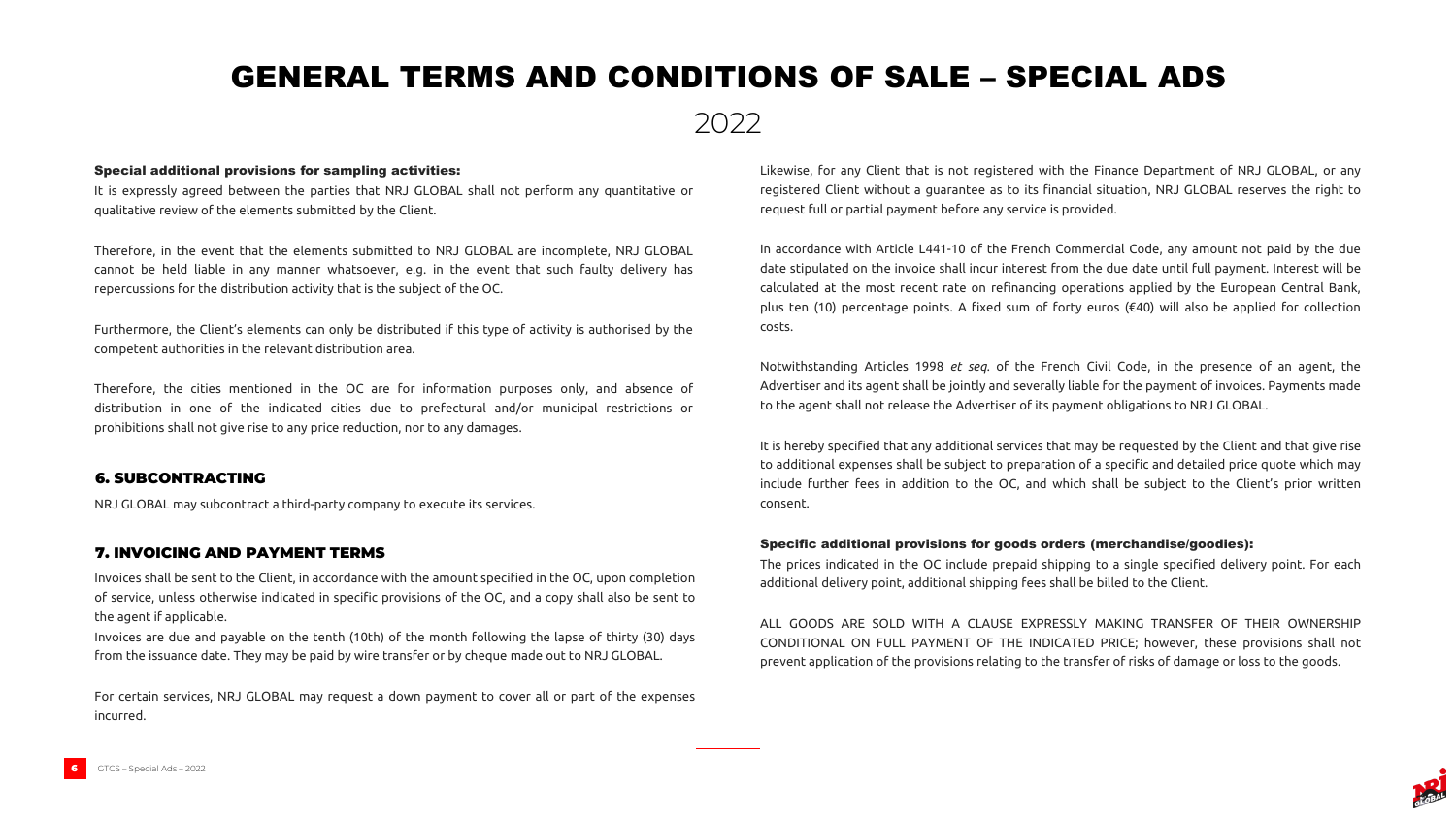



#### Special additional provisions for station events:

The Client declares that it has been fully informed that certain elements of the station event may still be subject to change on the date on which the OC is signed. It is agreed between the parties that any modification of an element of the station event shall give rise to another proposal that is equivalent in terms of services. Under no circumstances shall modification of elements of the station event be cause for cancellation of the OC by the Client.

#### 8.1 By the Client:

Any OC approved by the Client is firm and final. In the event of cancellation by the Client for any reason whatsoever before the service date indicated in the OC, the Client shall be liable to pay for the amount including VAT of all expresses already incurred by NRJ GLOBAL as of the day of cancellation for the provision of the services covered by the OC.

In all such cases, the following cancellation penalties shall be payable by the Client to NRJ GLOBAL:

- between thirty (30) and fifteen (15) days before the service start date: fifty percent (50%) of the total amount of the OC shall be payable to NRJ GLOBAL,
- less than fifteen (15) days before the service start date: one hundred percent (100%) of the total amount of the OC shall be payable to NRJ GLOBAL.

#### 8.2 – By NRJ GLOBAL:

If the OC is cancelled by or because of NRJ GLOBAL for any reason whatsoever (including events outside of its control such as local and/or national restrictions, technical difficulties, reasons of public order, or any other exceptional circumstances, excluding the cases of force majeure listed in Article 14 below), NRJ GLOBAL shall reimburse the Client for any amounts already received (down payments, etc.) in execution of the given OC, with the exception of any costs that NRJ is unable to cancel with its service providers and/or employees. The Client cannot claim any damages from NRJ GLOBAL.

Notwithstanding the above, NRJ GLOBAL shall not be liable under any circumstances for any partial or total failure to execute the OC, or any breach of the OC, resulting from inclement weather, epidemic/pandemic, and/or labour strike. The Client cannot claim any damages from NRJ GLOBAL in this regard, and the amounts indicated in the OC shall remain payable in full by the Client to NRJ GLOBAL. Cancellation insurance can be purchased by the Client to cover the risk of cancellation resulting from inclement weather, labour strikes or a pandemic.

### 8. CANCELLATION

The OC may be rightfully terminated in the event that one of the parties fails to uphold any of its obligations under this agreement. In this case, without prejudice to any damages that may be claimed, and in the event that a formal notice via registered letter with acknowledgement of receipt remains without resolution fifteen (15) days after receipt, the other party may terminate the OC without the need for any other formality or the need to request the intervention of a judge.

### 9. TERMINATION

Neither party shall have any rights of any kind to the brands and other intellectual property rights belonging to the other party, except as expressly provided for in these GTCS. Each party undertakes not to use these rights in any form that has the potential to cause harm to the other party.

Each party must obtain the prior written consent of the other party for any form of communication that makes reference to one or more brands belonging to the latter.

Neither party shall have any rights of any kind to the brands and other intellectual property rights belonging to the other party, except as expressly provided for in these GTCS. Each party undertakes not to use these rights in any form that has the potential to cause harm to the other party. Each party must obtain the prior written consent of the other party for any form of communication that makes reference to one or more brands belonging to the latter.

### 10. INTELLECTUAL PROPERTY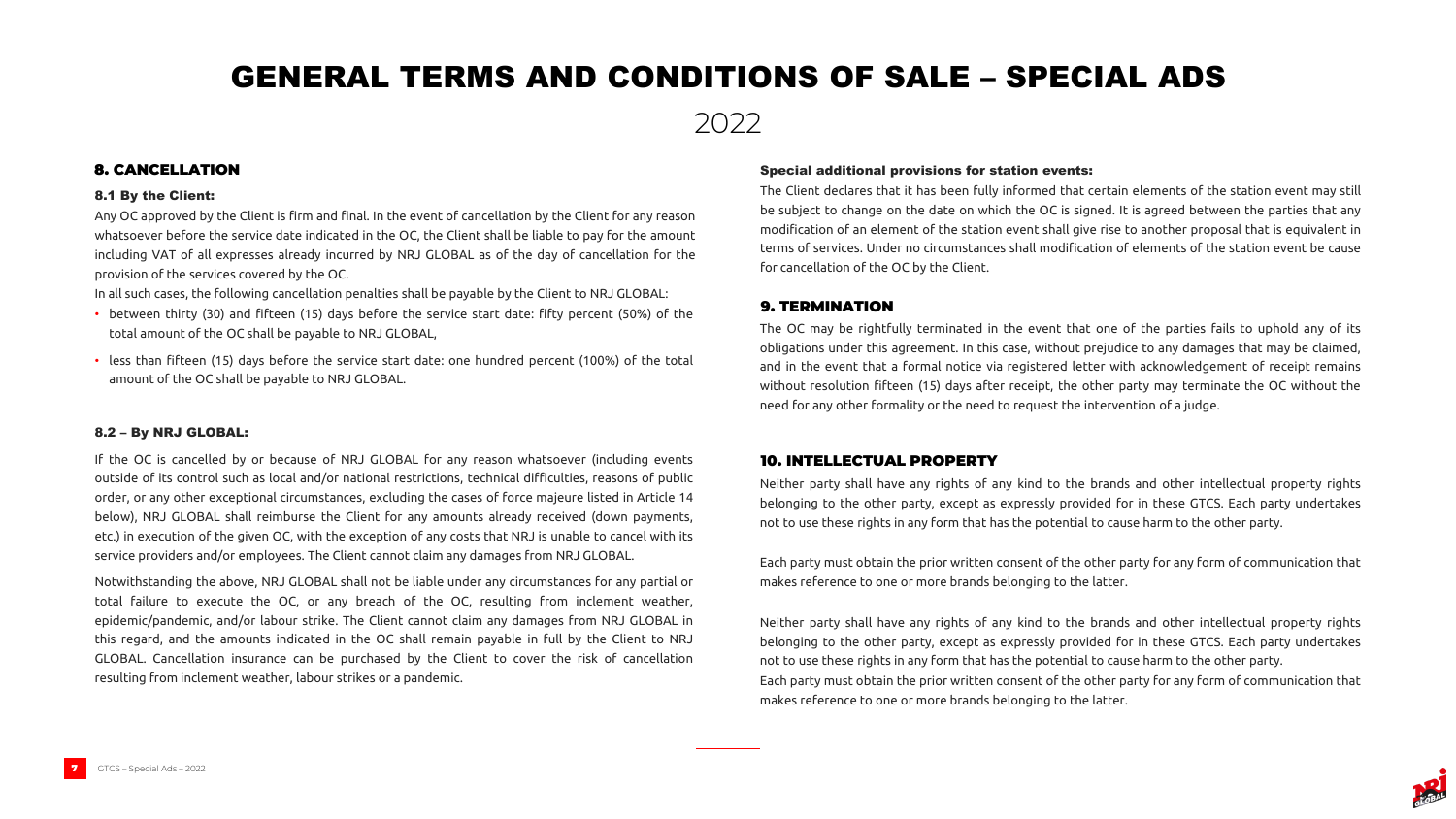



If the service that is the subject of the OC constitutes a work or creation within the meaning of the French Intellectual Property Code, the Client undertakes not to broadcast the work or have it broadcast outside of the geographic region, period of time, terms and conditions, and media platforms strictly defined in the OC or production quote. It undertakes to use the work in accordance with the intellectual property rights that have been granted to them by NRJ GLOBAL in the OC or production quote. Rights to use of the work are valid for one (1) year starting from the first day of broadcast of the work, unless otherwise indicated in the Order Confirmation or production quote. Any usage beyond this period shall be subject to additional invoicing from NRJ GLOBAL and to its prior written consent.

In the event of unauthorised usage (for example, an area of broadcast that differs from the area of broadcast initially provided for in the OC or production quote), NRJ GLOBAL reserves the right to adjust its prices at any time and to send an additional invoice to the Client.

In the event that a trademark license is expressly granted in the OC, it shall be valid (a) in continental France (including Corsica) unless otherwise specified in the OC, and (ii) for the period of time and (iii) on the media platforms expressly indicated in the OC. The trademark licence applies only to the trademark explicitly designated in the OC, with no possibility of modifications to said trademark by the Client, to the exclusion of any other trademark, and covers only the partnership that is the subject of the OC to the exclusion of any other event or activity. The Client agrees not to use the trademark for any other use or on any other media platform than those explicitly indicated in the OC, nor after expiration of the trademark licence. The Client acknowledges that the granted license does not accord it any property right to the trademark and logo in question, and that the latter remain the exclusive property of NRJ or NRJ Group. The Client agrees not to use the trademark with any other trademark not indicated in the OC, without the prior written consent of NRJ GLOBAL. In general, the Client agrees not to do anything that may be harmful or detrimental to the image or reputation of the trademark, NRJ GLOBAL, or any company in the NRJ Group. This non-exclusive trademark licence is granted on a strictly individual basis with the Client, which may not transfer or assign all or part of its rights or obligations resulting from the trademark licence to any other entity whatsoever, even at no cost, without the prior written consent of NRJ GLOBAL.

### 12. TRADEMARK LICENCE

Each party undertakes to maintain the confidentiality of the information and documents regarding the other party to which they may have had access during negotiations prior to signing the OC and when signing and executing the OC. The clauses of the OC are also confidential and may not be published or communicated to third parties without express written authorisation from the other party.

Each of the parties undertakes to only allow access to the confidential information and documents mentioned in this article for members of their staff who are directly involved with their usage for the execution of the OC, and to take all required measures with their staff to preserve the confidentiality of this information vis-à-vis third parties.

### 13. CONFIDENTIALITY

For "custom" events, the Client in its capacity as organiser agrees to take responsibility for and to pay (i) the royalties due to the authors of the relevant musical works to the SACEM, and (ii) the royalties due to the phonogram producers and performing artists of the relevant recordings to the SPRE, and to pay all fees due to these organisations.

In general, the Client agrees to take responsibility for and to pay all taxes and fees which may be necessary to hold the event (CNV tax, etc.).

The Client indemnifies NRJ GLOBAL against all claims, actions and proceedings on such grounds.

### 11. SACEM/SPRE ROYALTIES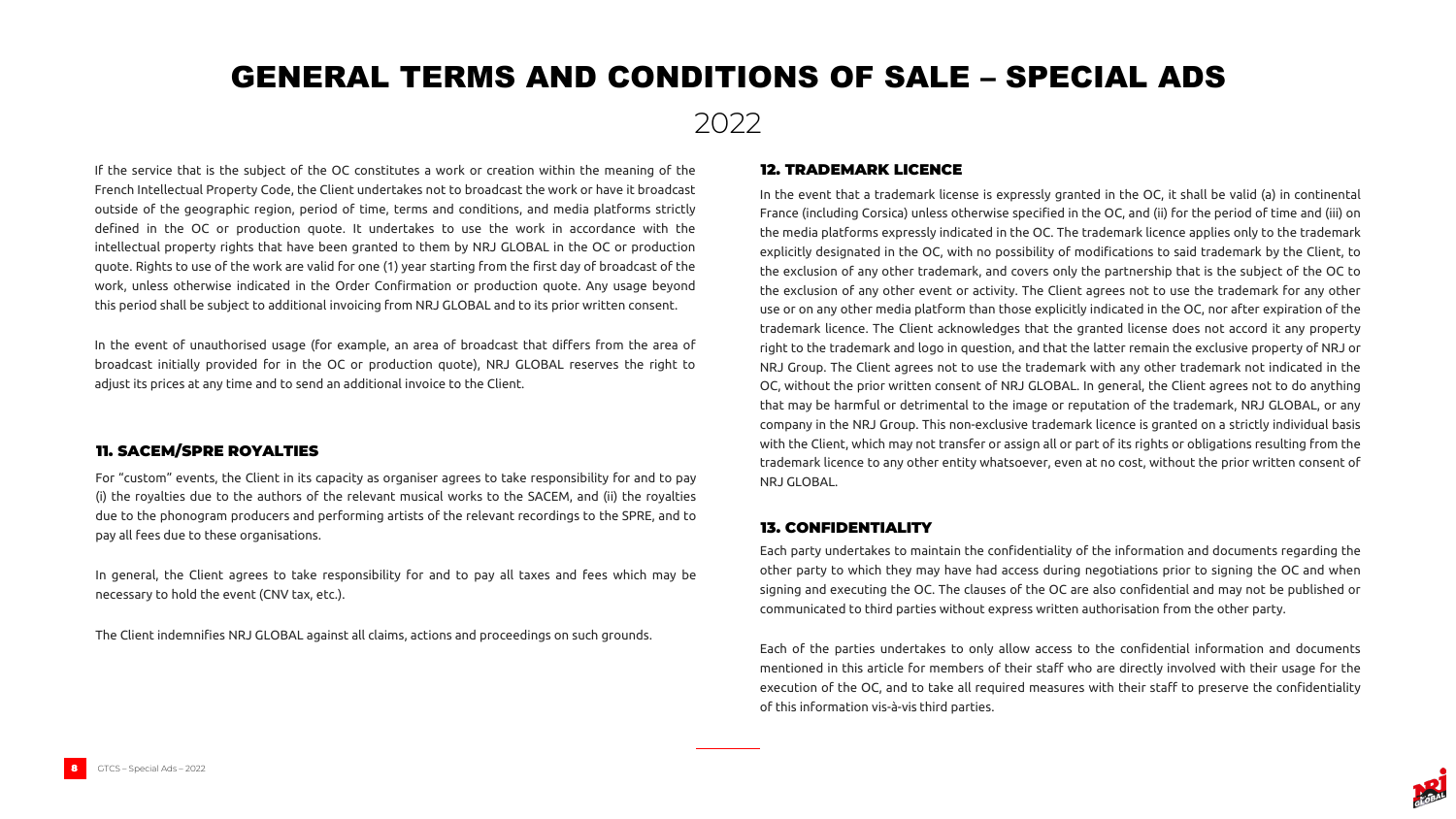



The parties undertake respectively to uphold and cause to be upheld all of the commitments in this article for a duration of five (5) years after the actual expiration of this OC for any reason whatsoever.

These obligations do not apply to information that is in or enters into the public domain or that, as of the date of its communication, is or will be legitimately in the possession of the party that receives it, provided that the party claiming such exceptions is able to provide the necessary proof.

The fact that one of the parties may not have enforced the application of any clause of these General Terms and Conditions of Sale, whether permanently or temporarily, may not under any circumstances be considered a renunciation by that party of their rights under said clause. Nullification of one of the articles of these General Terms and Conditions of Sale shall not result in the nullification of the entirety of these General Terms and Conditions of Sale.

### 15. MISCELLANEOUS PROVISIONS

The OC and these General Terms and Conditions are governed by French law.

ANY LEGAL DISPUTE ARISING FROM THE INTERPRETATION AND EXECUTION OF THESE GENERAL TERMS AND CONDITIONS OF SALE AND/OR OF THE O.C. SHALL FALL WITHIN THE SOLE JURISDICTION OF THE TRIBUNAL DE COMMERCE DE PARIS (COMMERCIAL COURT OF PARIS).

### 16. APPLICABLE LAW AND COURT OF JURISDICTION

If, as a result of a case of force majeure, defined as an event (i) outside the control of the party affected by it (ii) which could not be reasonably foreseen at the time when the OC was signed and (iii) the effects of which cannot be avoided by reasonable measures (Art. 1218 of the French Civil Code), NRJ GLOBAL becomes unable to fulfil its obligations, execution of the OC shall be suspended until the end of such inability, with the duration of this suspension being limited to a period of no longer than one (1) month.

If the suspension of the OC due to a case of force majeure exceeds the duration mentioned above, the parties agree to meet in order to reach a solution; if a solution is not reached, the OC shall be rightfully terminated.

NRJ GLOBAL cannot, under any circumstances, be held liable for any non-execution and/or breach of the OC resulting from a case of force majeure, and no damages may be claimed from NRJ Global by the Client for this reason.

### 14. FORCE MAJEURE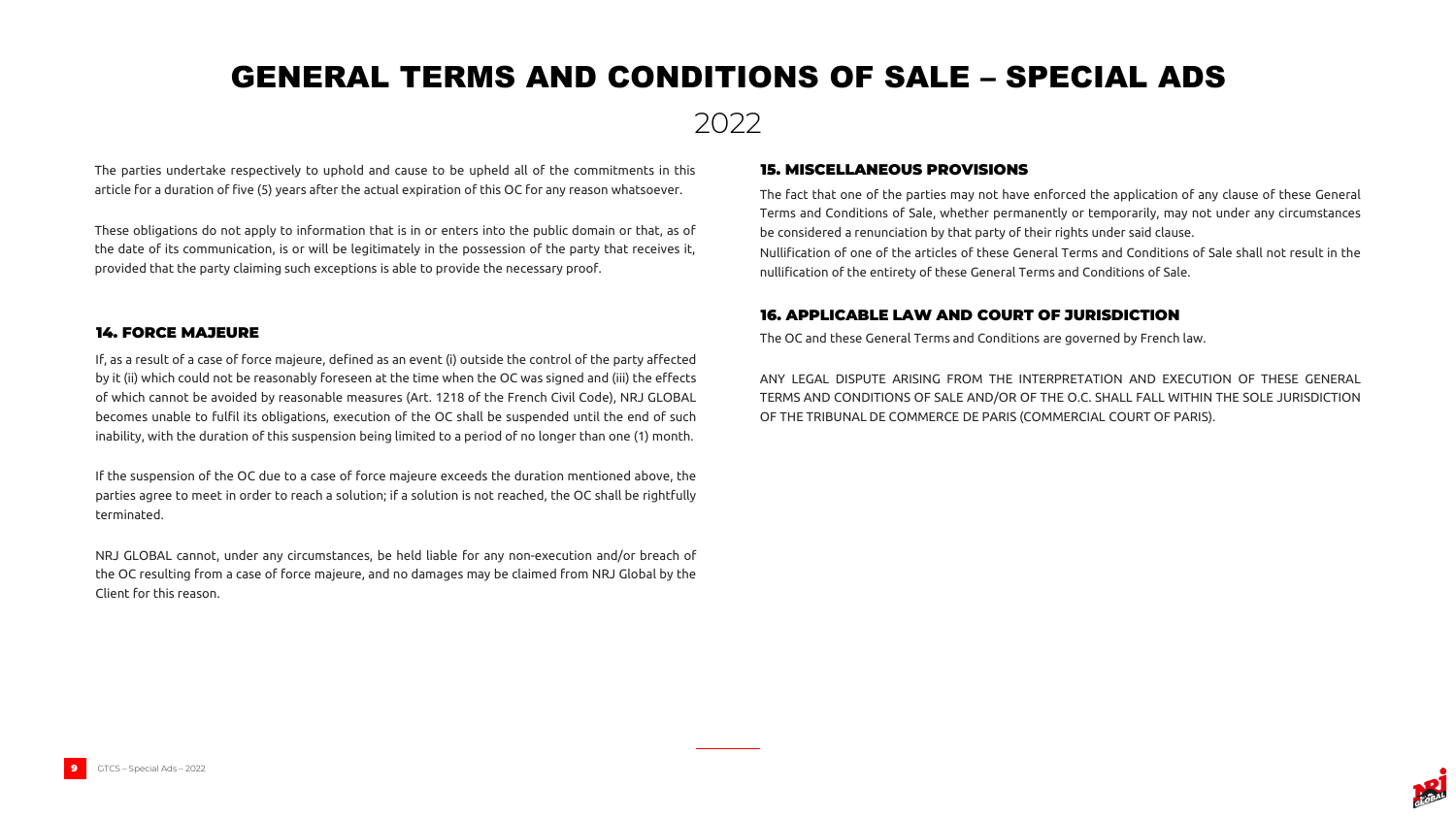



ADVERTISER/CLIENT: final client, beneficiary of the Influence campaign, which seeks to raise awareness of its name, brand, products and/or services through the use of this campaign.

INFLUENCE CAMPAIGN/SERVICE(S): in the digital communication domain, product/service promotion services provided by influencers on the Internet (and on social media in particular).

**INFLUENCER**: natural or legal person(s) providing influence services on social media and with whom NRJ GLOBAL concludes a contract, consisting of using their visibility, network and reputation to serve the Advertiser. This person expresses a point of view in a specific topic area and according to a personal style identified by their audience.

CONTENT: photographs, videos, and descriptive text provided, created and published by the Influencer, and logos, title effects, hashtags, copyrights, typefaces, and mentions of commercial brands that the Advertiser may ask to have added to the publications.

All Influence campaign reservations must be made in writing by the Advertiser or its agent.

This reservation shall result in NRJ GLOBAL sending an Order Confirmation specific to the Influence Campaign or as part of a Special Ad OC.

This OC must be signed and returned to NRJ GLOBAL within no less than one (1) calendar month before the first date planned for execution of the Influence Services.

These General Terms and Conditions of Sale are applicable as of 1 January 2022. They may be modified by NRJ GLOBAL at any time, subject to prior notice of five (5) calendar days.

#### CHAPTER 2: INFLUENCE

#### 1. DEFINITIONS

### 2. COMMERCIAL TERMS

The Influence Service shall be executed in direct collaboration with project managers at NRJ GLOBAL. It shall be executed in accordance with all texts, laws and regulations in force as of the date of the publication(s), and in accordance with all recommendations, conditions of use of the selected platforms, and customary procedures applicable to this type of activity.

NRJ GLOBAL shall provide a statement of intent to the Client proposing the name of an Influencer whose profile corresponds to the Client's expectations. The identity of this Influencer is not final, even after signature of the relevant OC, and is subject to the influencer's availability and their agreement regarding the services to be provided. If the proposed Influencer is unavailable, NRJ GLOBAL undertakes to propose the name of a new Influencer to the Client, corresponding to the brief and budget previously submitted.

### 3. COMMITMENTS OF NRJ GLOBAL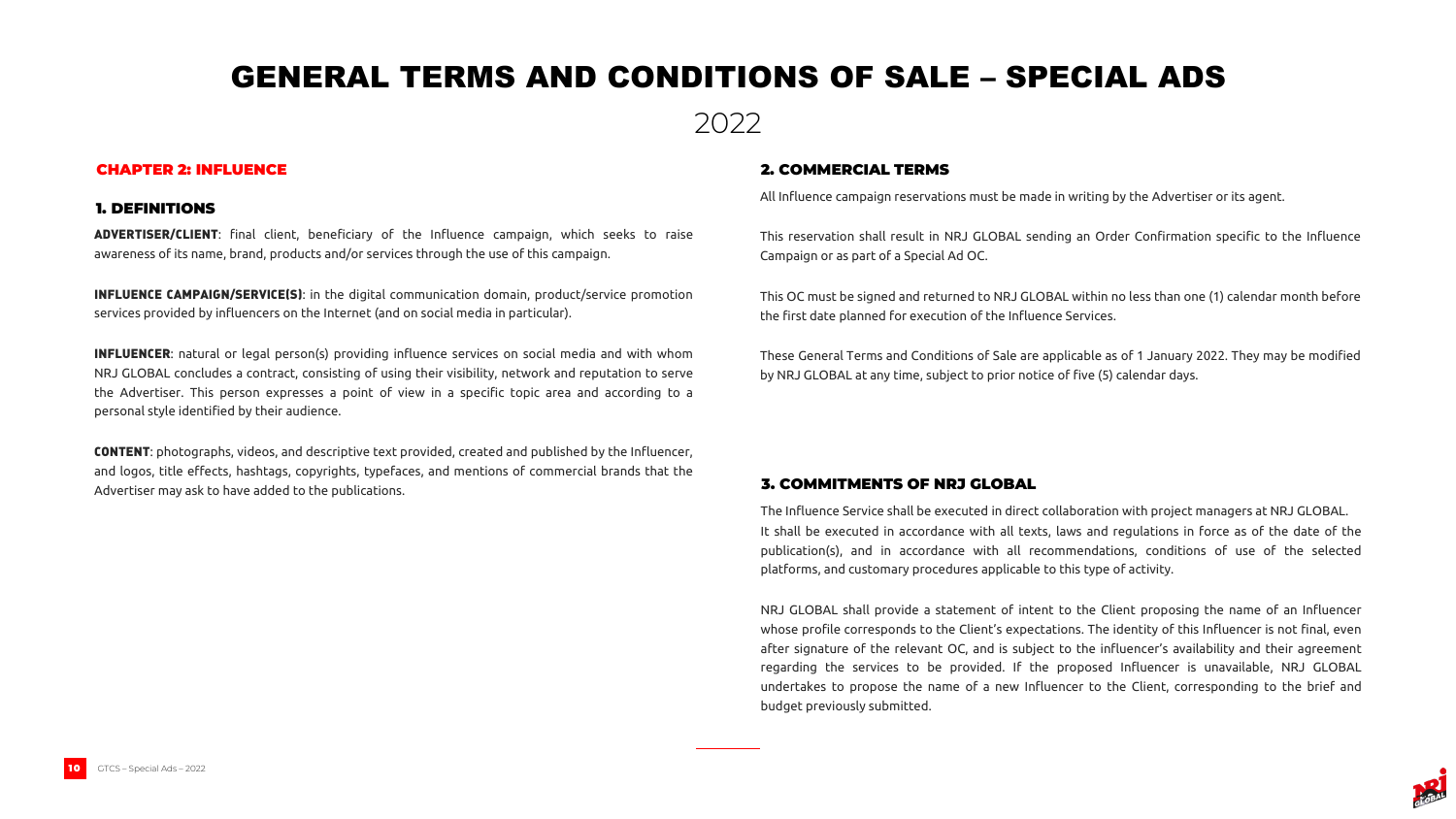



If it becomes impossible for NRJ GLOBAL to meet its obligations due to local restrictions, technical difficulties, reasons of public order or other exceptional circumstances, whether linked to the Influencer or not, NRJ GLOBAL reserves the right to cancel or to modify all or part of its commitments after informing the Client in writing. NRJ GLOBAL cannot be held liable by the Client in the event that it fails to meet its obligations for the reasons described above, and shall have no claim to payment of damages of any kind. In such a situation, each party shall remain responsible for the expenses already incurred in connection with the OC.

#### 3.1 Validation and modification of Content:

The Client shall submit a brief to NRJ GLOBAL describing the desired characteristics of the Influence Service, which NRJ GLOBAL undertakes to respect with no obligation as to the result.

The Client undertakes to provide the information in the brief template made available for this purpose. The brief shall respect the Influencer's editorial line, in accordance with the guidelines provided by NRJ GLOBAL. Under no circumstances may the Client demand the publication of specific Content by the Influencer. NRJ GLOBAL cannot be held liable in this regard.

NRJ GLOBAL shall not be held liable in any manner whatsoever as a result of the publication of the Content by the Influencer, who remains entirely responsible for managing their own social media presence. NRJ GLOBAL shall not be held responsible for any omissions, errors or faults by the Influencer in their publication of the Content, but shall take the necessary measures with the Influencer:

- prior to publication: to remind them that they are required to respect the advertising ethics rules of the profession, and in particular to declare that the Content is "sponsored",
- and to complement the publication, if necessary.

NRJ GLOBAL undertakes to have the Content published by the Influencer on the dates defined in the OC or defined later by the Client, within the limits of what is agreed to by the Influencer.

For Content approved in advance for any form of public broadcast, the Client shall have a period of thirty-six (36) hours following receipt of the Content to inform NRJ GLOBAL of any required modification to the Content.

Certain specific formats (such as "stories") require validation by the Client on the day that the Content is published. Other formats, such as "live" and "takeover" formats, do not allow for validation prior to publication; the Client expressly acknowledges and accepts this, and releases NRJ GLOBAL from all liability in this regard.

As a professional, the Influencer may, as necessary, make their own independent decisions with regard to the angles, photographs and videos to be taken, or publish Content provided by the Client. The Content delivered to the Client may not feature any directly or indirectly identifiable persons other than the Influencer themselves, if applicable, unless NRJ GLOBAL has first confirmed the consent of the persons in question.

NRJ GLOBAL shall make its best effort to ensure that no comments are made with regard to the Client that may be considered insulting, abusive, vulgar, defamatory, violent, racist or pornographic, or that represent an affront to human dignity or to public morals and decency.

In the event that comments by one or more Internet users below the published Content are likely to be considered insulting, abusive, vulgar, defamatory, violent, racist or pornographic, or are likely to represent an affront to human dignity or to public morals and decency, NRJ GLOBAL and the Client shall agree on corrective measures to be taken, but NRJ GLOBAL cannot be held liable in any manner whatsoever for such actions.

NRJ GLOBAL shall not have the validated published Content modified or deleted during the duration of the relevant OC or after its expiration, unless expressly requested by the Client in writing. In the latter case, NRJ GLOBAL undertakes to notify the Influencer of the request to delete the published Content within one (1) day following the Client's request.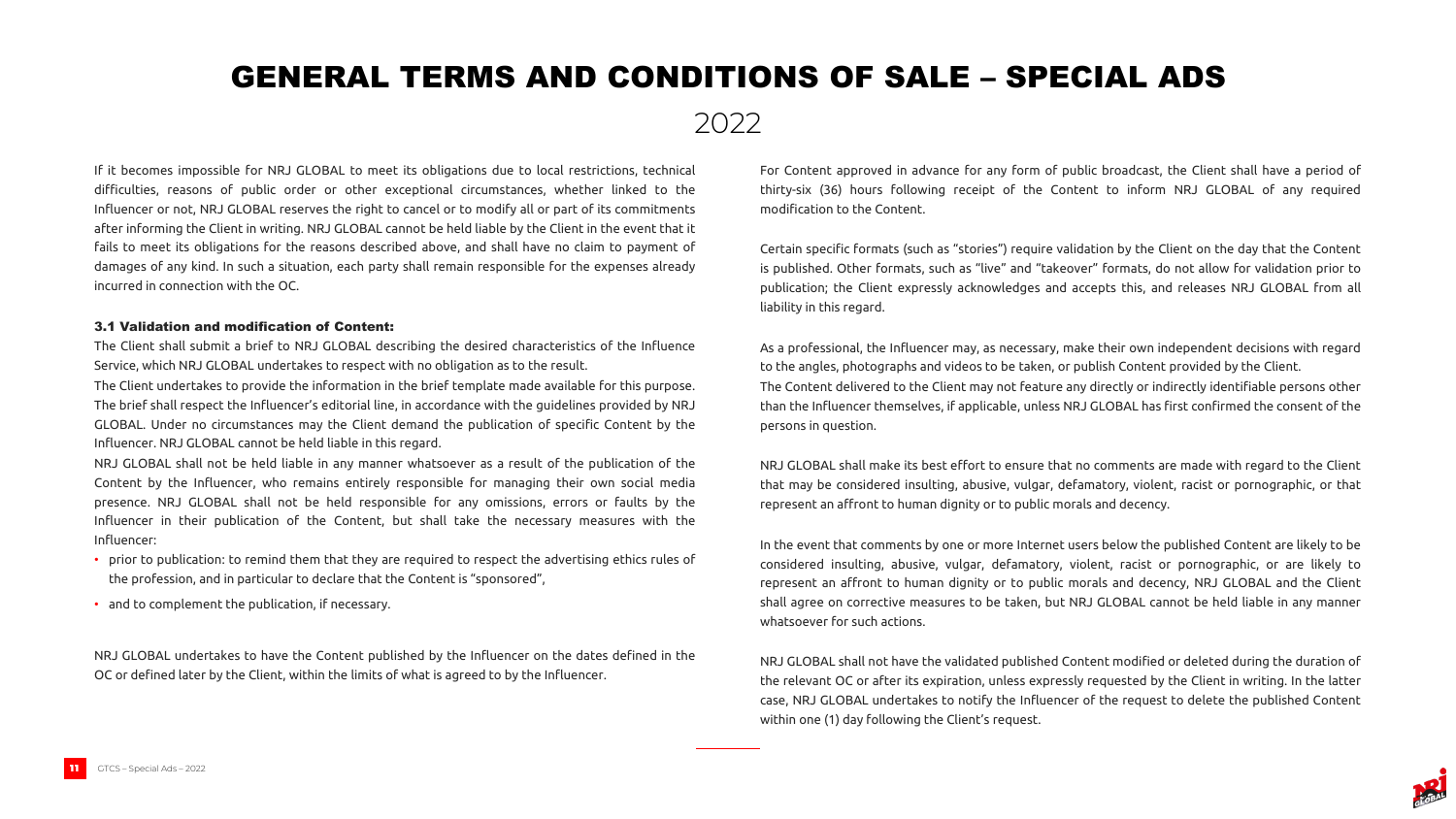

#### 3.2 Cancellation/Modification by the Client

The Client may modify, suspend or cancel the Influence Service at any time, provided that it informs NRJ GLOBAL within a reasonable timeframe of its desire to do so. NRJ GLOBAL undertakes to make every effort to modify, suspend or cancel the service in progress. If applicable, the Client shall pay NRJ GLOBAL the amounts due on a pro rata basis for the services actually executed (via the Influencer, in particular), and for any costs that may have been incurred by NRJ GLOBAL as of the date of such cancellation, upon presentation of appropriate supporting documentation.

• the right to adapt the Content or cause it to be adapted, in whole or in part, and to make use of these adaptations in all languages and in all forms of media and/or in all modified, abridged or extended forms or integrated into any other work (including all derived works), and/or by all methods currently known or unknown, for the purpose of its mass marketing to the public;

• the right to reproduce the Content and/or adaptations of the Content, or to cause these to be reproduced, in whole or in part, alone or in combination with any other work, in any tangible or intangible form (paper, electronic, digital, computer-readable, etc.) and by all reproduction methods

- 
- currently known or unknown;
- 

• the right to make the Content, reproductions of the Content, and/or reproductions of adaptations of the Content available to the public, or to cause these to be made available to the public, by all methods and procedures in current use or that may be developed in the future, including by means of sale through traditional distribution channels, via download or data transfer, by hire or lease, etc.



It is expressly stated that the Client may reuse the Content on the Internet (including social media) in combination with any other content, images or text of its choosing, within the scope of the transferred rights. The Content can also be broadcast by the Client on all platforms and all forms of media for internal or external promotion purposes.

The Client undertakes to add the creators' credits to any use or reproduction of the Content.

The transfer of the rights listed above is included in the compensation provided for in the OC.

The Client undertakes to make use of the Content in accordance with all applicable laws, and in particular with the provisions of the French Intellectual Property Code and all provisions relating to copyrights and associated rights, rights to designs and models, and trademark rights.

The Client shall make available to NRJ GLOBAL all information and personnel needed for NRJ GLOBAL to ensure the provision of the services to the best of its ability. It undertakes to cooperate with NRJ GLOBAL in good faith with regard to the services, and agrees not to take any actions that will tend to cause direct or indirect harm to NRJ GLOBAL and the Influencer or to their image, good name or reputation.

#### 4. COMMITMENTS OF THE CLIENT

#### 5.1 Copyrights and associated rights:

If rights to the Content are to be transferred to the Client, NRJ GLOBAL exclusively transfers to the Client all intellectual property rights relating to the Content for the geographic region, period of time, and media platforms indicated in the specific conditions of the OC, subject to their validation by the Client. In particular, the transferred rights are as follows:

• the right to broadcast the Content or cause it to be broadcast, in whole or in part, for an unlimited number of reproductions and broadcasts, by any method and over any type of network, including digital over-the-air transmission, optical fibre, cable, satellite, xDSL/FTTx, Internet and mobile telephone networks, and more generally over all electronic communication networks, on fixed and/or mobile reception devices, regardless of the broadcast standards, formats, protocols, generations and procedures used, and whether made available to the public upon request or not;

#### 5. INTELLECTUAL PROPERTY AND IMAGE RIGHTS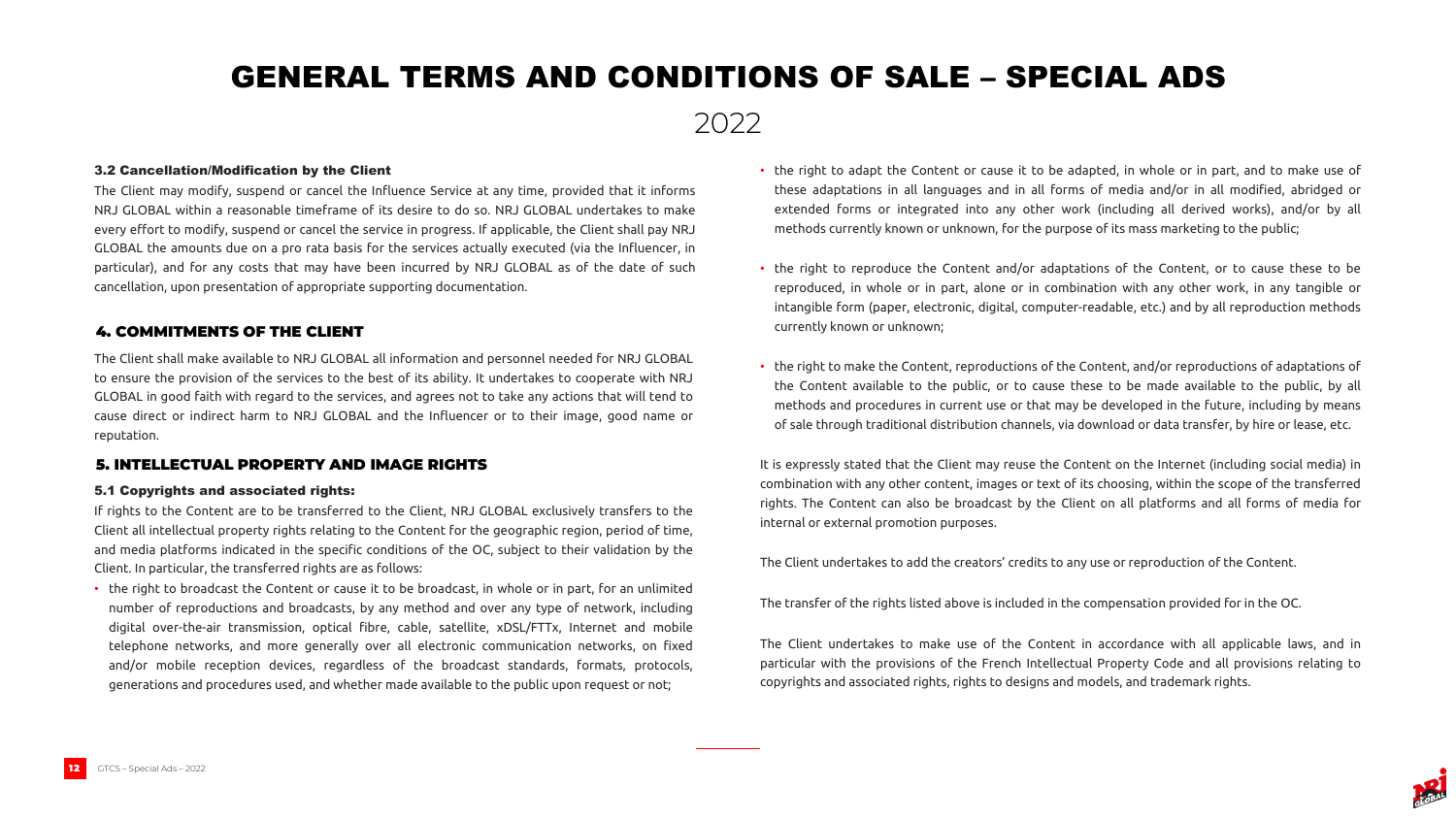

#### 5.2. Image rights:

- to capture the Influencer's image during and/or as part of the mission, as applicable;
- for the geographic region and period of time indicated in the specific conditions, to reproduce and communicate to the public the Influencer's pseudonym, voice (if applicable), first and last name, and any captures made of their image, together or separately, in whole or in part, by all methods in current use or that may be developed in the future, and in all forms, in particular:
	- $\circ$  on the Client's websites and all other sites authorised by the Client,
	- $\circ$  in all promotional and/or advertising documents, press kits, etc.

If the Influencer's image rights are to be transferred to the Client, NRJ GLOBAL authorises the Client to use the Influencer's image, pseudonym, voice (if applicable), and first and last name in the geographic regions and media platforms and for the period of time agreed to in the specific conditions of the OC, within the scope of the rights listed below. In particular, NRJ GLOBAL authorises the Client:

for the purpose of using the above for promotional or advertising purposes relating to the services provided, and/or for the purpose of promotion or advertisement of the Client.

The Client undertakes to submit any campaign to use the Influencer's image to NRJ GLOBAL for prior approval.

The Client undertakes to add the Influencer's name to any use or reproduction of the Content. The transfer of image rights is included in the compensation provided for in the OC.

#### 5.3 Client's intellectual property rights:

The Client warrants that it is the holder of all rights of any kind relating to the visual and/or material elements that it provides to NRJ GLOBAL and/or to the Influencer for the execution of the Influence Service. It grants undisturbed use of these elements to NRJ GLOBAL and to the Influencer, and indemnifies them in this regard against any action of any kind that may be taken by any third party, representative and/or provider as a result of the use of these elements in the context of the OC.

In exchange for the Influence Service and the transfer of intellectual property and image rights described in Article 5 above, the Client shall pay NRJ GLOBAL the lump-sum compensation agreed to in the specific conditions of the OC.

In the absence of any clause to the contrary in the specific conditions of the OC, NRJ GLOBAL's compensation shall include all related expenses (travel, transportation, housing and meal expenses, etc.) incurred for execution of the service.

If applicable, the compensation described above shall be increased to include applicable VAT at the



legal rate in force.

In the absence of any clause to the contrary in the specific conditions of the OC, the invoice shall be issued upon completion of the Influence Service and payable on the tenth (10th) of the month following the lapse of thirty (30) days from the issuance date.

For any Advertiser that is not registered with the Finance Department of NRJ GLOBAL, or any registered Advertiser without a guarantee as to its financial situation, NRJ GLOBAL reserves the right to request full or partial payment before any service is provided.

In the event of late payment, invoices not paid by the specified deadlines shall automatically be subject to additional billing of late payment interest, calculated at the most recent legal rate on refinancing operations applied by the European Central Bank, plus ten (10) percentage points. A fixed sum of forty euros (€40), set by government decree, shall also be applied for collection costs. If actual collection costs are greater than this fixed sum, the creditor may request additional compensation upon presentation of supporting documentation.

### 6. FINANCIAL CONDITIONS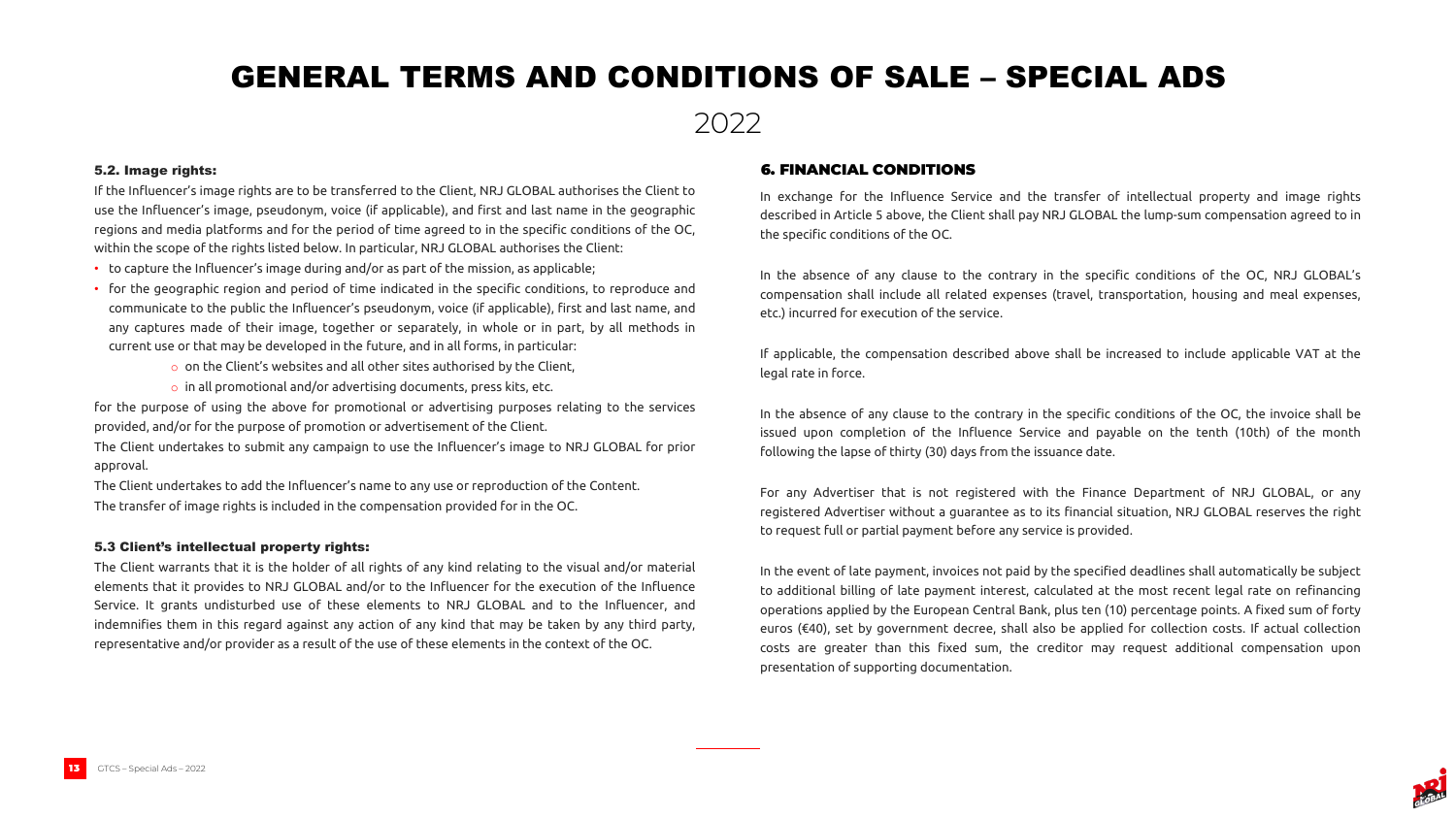

• damage caused by the Advertiser or the participants to the materials, equipment and/or premises of one or more service providers acting in connection with the OC. Any repairs or reimbursements that appear to be necessary after the aforementioned damage shall be the sole responsibility of the Advertiser, who undertakes to assume all restoration or replacement costs.



In any event, it is agreed that NRJ GLOBAL's liability in connection with the OC is limited to the amount indicated in the OC, inclusive of all taxes.

For any OC requiring that special authorisation(s) be obtained, or that the Advertiser and/or its agent supply certain elements in order to execute the OC, NRJ GLOBAL will be unable to provide its service if the Advertiser and/or its agent have not obtained said authorisations and/or have not supplied said elements, if said authorisations and/or elements do not comply with the specifications established by the parties, or if they are obtained and/or submitted late. Under these circumstances, the entire price indicated in the OC shall be due for payment by the Advertiser and/or its agent to NRJ GLOBAL.

The Advertiser and/or its agent undertake to assume full responsibility for any claim arising from defects and/or failure of material elements, immaterial elements, and/or services provided by them for the proper execution of the OC, and indemnify NRJ GLOBAL against all claims and/or actions that may be brought against them on such grounds.

The Client shall make available to NRJ GLOBAL all information and personnel needed for NRJ GLOBAL to ensure the provision of the services to the best of its ability. It undertakes to cooperate with NRJ GLOBAL in good faith with regard to the services, and agrees not to take any actions that will tend to cause direct or indirect harm to NRJ GLOBAL and the Influencer or to their image, good name or reputation.

### 7. WARRANTIES

It is understood that execution of the OC is entirely under the responsibility of NRJ GLOBAL, up to the limits of the liability due to the Influencer.

As such, NRJ GLOBAL declares that it has taken out insurance covering the potential damages that it might cause by its own action or by the action of its employees in the course of executing the OC, and shall provide proof of this insurance at the first request from the Advertiser and/or its agent.

Under no circumstances shall NRJ GLOBAL be held liable in the event that any of the following occur:

- any fault, error or omission made by the Influencer personally,
- theft, loss of money and value belonging to the Advertiser or to the participants occurring during the event or operation that is the subject of the OC,
- injury or property damage suffered by the Advertiser or any third party during actions by one or more service providers acting in connection with the OC,
- direct or indirect damage of any kind whatsoever that may affect the objects or materials placed by the Advertiser or the participants during the event or operation that is the subject of the OC,
- direct or indirect damage of any kind whatsoever that the Advertiser or the participants may cause to one or more service providers or their personnel acting in connection with the OC,

### 8. LIABILITY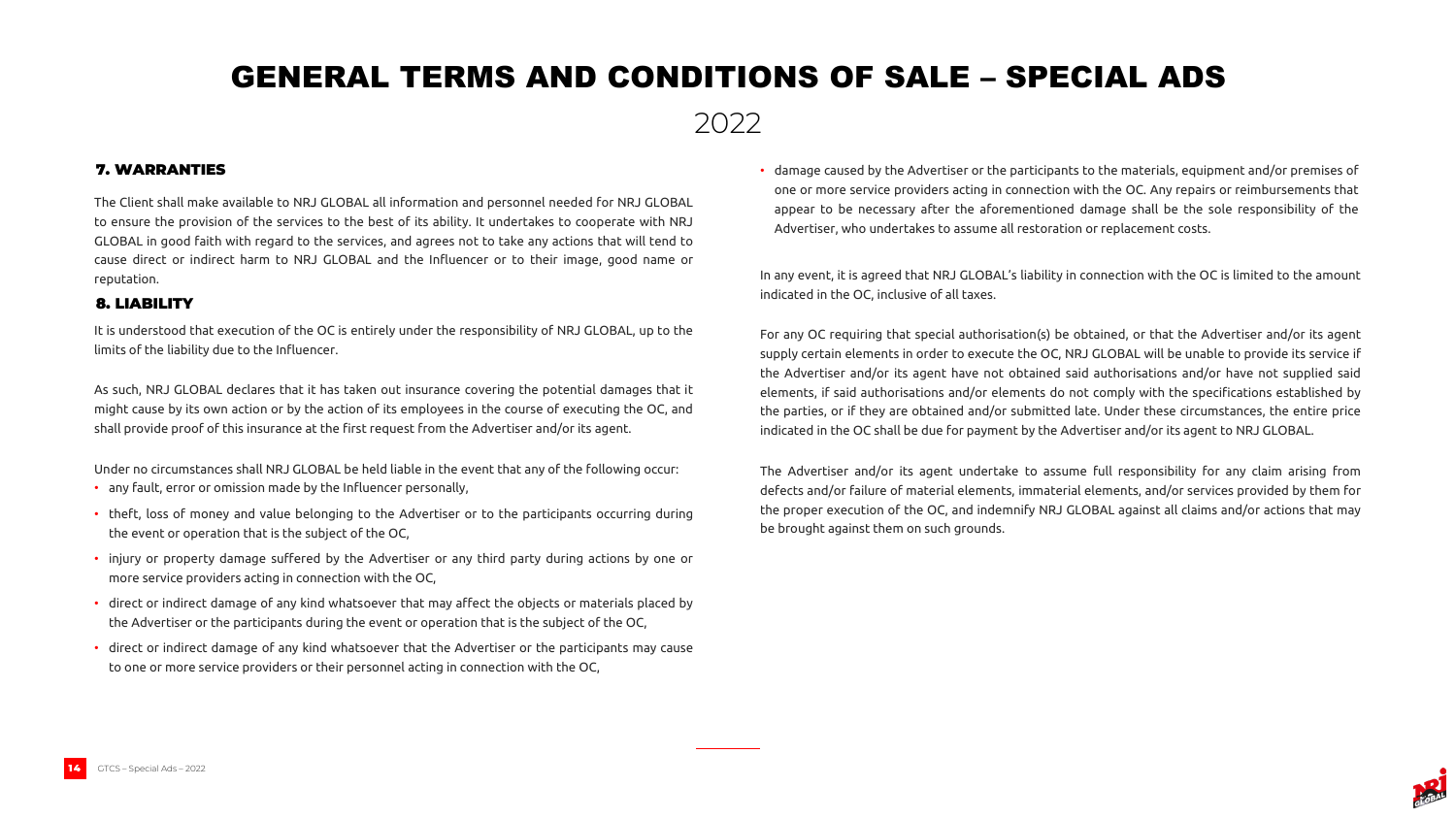



The Order may be rightfully terminated in the event that one of the parties fails to uphold any of its obligations. In this case, without prejudice to any damages that may be claimed, and fifteen (15) days after formal notice given by registered letter with acknowledgement of receipt remains without resolution, the other party may terminate the OC without the need for any other formality or the need to request the intervention of a judge.

### 9. TERMINATION

Each party undertakes to maintain the confidentiality of the information and documents regarding the other party to which they may have had access during negotiations prior to signing the OC and when signing and executing the OC.

The clauses of the OC are also confidential and may not be published or communicated to third parties without express written authorisation from the other party.

Each of the parties undertakes to only allow access to the confidential information and documents mentioned in this article for members of their staff who are directly involved with their usage for the execution of the OC, and to take all required measures with their staff to preserve the confidentiality of this information vis-à-vis third parties.

The parties undertake respectively to uphold and cause to uphold all of the commitments in this article for a duration of five (5) years after the actual expiration of this OC for any reason whatsoever.

These obligations do not apply to information that is in or enters into the public domain or that, as of the date of its communication, is or will be legitimately in the possession of the party that receives it, provided that the party claiming such exceptions is able to provide the necessary proof.

### 10. CONFIDENTIALITY

Neither party shall be held liable for failure to uphold one of its contractual obligations resulting from a case of force majeure, defined as an event (i) outside the control of the party affected by it (ii) which could not be reasonably foreseen at the time when the OC was signed and (iii) the effects of which cannot be avoided by reasonable measures (Art. 1218 of the French Civil Code).

For the duration of the case of force majeure, if the resulting hindrance is temporary (less than two (2) days), the event of force majeure shall suspend the requirement for the party claiming force majeure to execute its obligations, unless the resulting delay justifies the cancellation of the OC (not including the obligation to pay any amounts due for payment under the contract as of the date when the event of force majeure occurred). If the resulting hindrance is permanent or lasts longer than two (2) days, the OC shall be cancelled and the parties shall be released from their obligations, subject to notification of this cancellation by either party. In all such cases, the party affected by the event of force majeure must take all appropriate measures (Art. 1218 of the French Civil Code) to prevent, eliminate or reduce the causes of the delay, and to resume execution of its obligations once the cited event has come to an end.

### 11. FORCE MAJEURE

Each party undertakes to maintain the confidentiality of the information and documents regarding the other party to which they may have had access during negotiations prior to signing the OC and when signing and executing the OC.

The clauses of the OC are also confidential and may not be published or communicated to third parties without express written authorisation from the other party.

### 12. MISCELLANEOUS PROVISIONS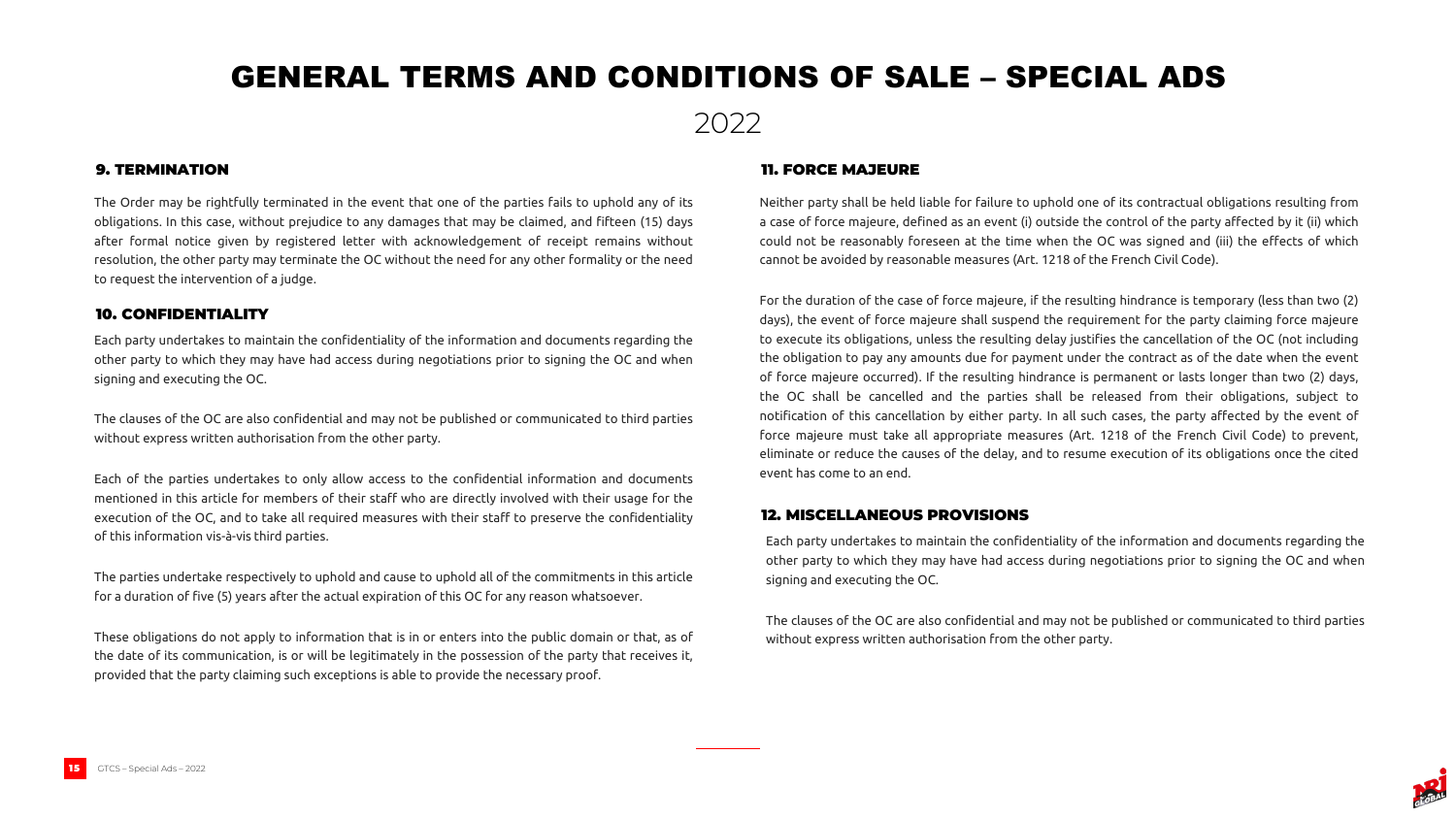

### 2022

Each of the parties undertakes to only allow access to the confidential information and documents mentioned in this article for members of their staff who are directly involved with their usage for the execution of the OC, and to take all required measures with their staff to preserve the confidentiality of this information vis-à-vis third parties.

The parties undertake respectively to uphold and cause to uphold all of the commitments in this article for a duration of five (5) years after the actual expiration of this OC for any reason whatsoever.

These obligations do not apply to information that is in or enters into the public domain or that, as of the date of its communication, is or will be legitimately in the possession of the party that receives it, provided that the party claiming such exceptions is able to provide the necessary proof.

The OC and these General Terms and Conditions of Sale are governed by French law.

Any legal dispute arising from the interpretation and execution of these General Terms and Conditions of Sale and/or of the OC shall fall within the sole jurisdiction of the TRIBUNAL DE COMMERCE DE PARIS (COMMERCIAL COURT OF PARIS).

### 13. APPLICABLE LAW AND COURT OF JURISDICTION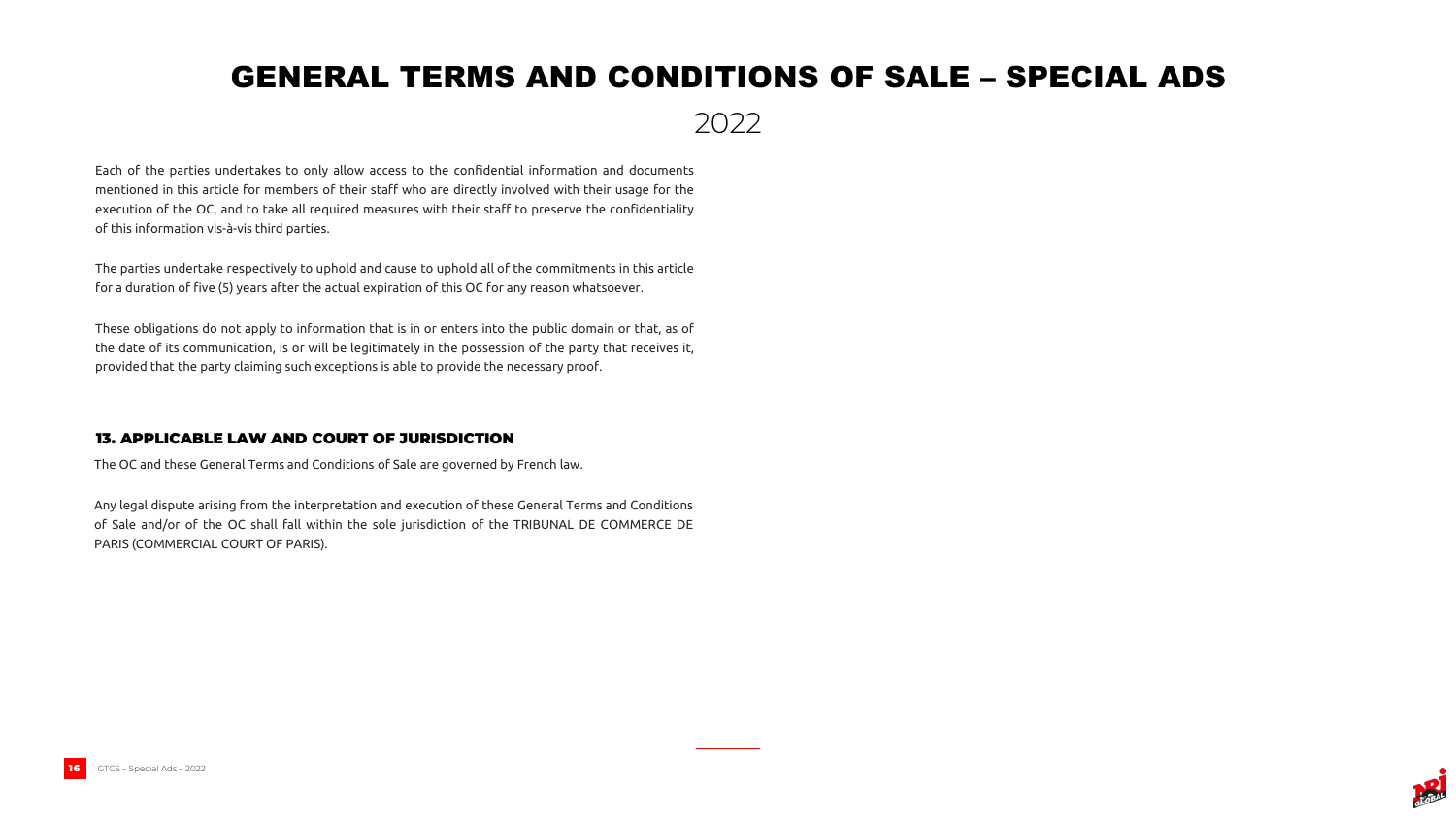



CLIENT: An Advertiser, agent, physical person, or legal entity who has ordered an audio and/or video creation from Spot Machine.

SPOT MACHINE: An audio and video production business owned by NRJ Global SAS, a French company with share capital of €185,988, with its head office located at 22 rue Boileau, 75016 Paris, France, and registered with the Paris RCS trade and companies register under number 329 255 137.

ORDER / ORDER CONFIRMATION: An order from the Client for an audio/and or video creation, resulting in the invoicing of creation and production fees.

**AUDIOVISUAL WORK:** The work that is the subject of the Contract, created by Spot Machine upon request from the Client based on the Technical Elements requested by the latter.

CONTRACT: Contractual documents that stipulate the rights and obligations in the relationship between Spot Machine and the Client, i.e. these General Terms and Conditions of Sale, the specific quote prepared by Spot Machine, and/or the Order Confirmation and audio or video production order (brief).

TECHNICAL ELEMENTS: The characteristics of the Audiovisual Work established by the Client in the production order, regarding (but not limited to) the length of the work, the type of voice, the text, the music, etc.

Any Order made with Spot Machine for an Audiovisual Work, whether alone or as part of a Special Ad, entails full acceptance of and compliance with these General Terms and Conditions of Sale, without reservation. No special conditions, such as production quotes or production orders received by Spot Machine, or General Terms and Conditions of Purchase from the Client, may supersede the application of or apply concurrently with these General Terms and Conditions of Sale, unless Spot Machine gives its prior agreement in writing.

These General Terms and Conditions may be modified at any time by Spot Machine, subject to prior notice of five (5) calendar days to be provided to the Client. All Orders must be made in writing by the Client. An Order is considered finalised when Spot Machine receives the Order Confirmation or the production quote signed by the Client. Only production quotes and/or Order Confirmations signed and returned by the Client with their company seal shall be accepted.

Agents acting in Advertisers' name and on their behalf must prove their capacity as agents by providing a mandate certificate. Agents shall undertake to inform Spot Machine of provisions of their agency contract that may affect execution of the Order. Agents shall undertake to inform Spot Machine of the termination of their mandate at least one (1) month before the effective date by registered letter with acknowledgement of receipt. The Order Confirmation is solely for the Client; consequently, it cannot be assigned or transferred, even partially, without prior agreement from Spot Machine.

### CHAPTER 3: SPOT MACHINE

#### DEFINITIONS

### 1. CONDITIONS OF APPLICATION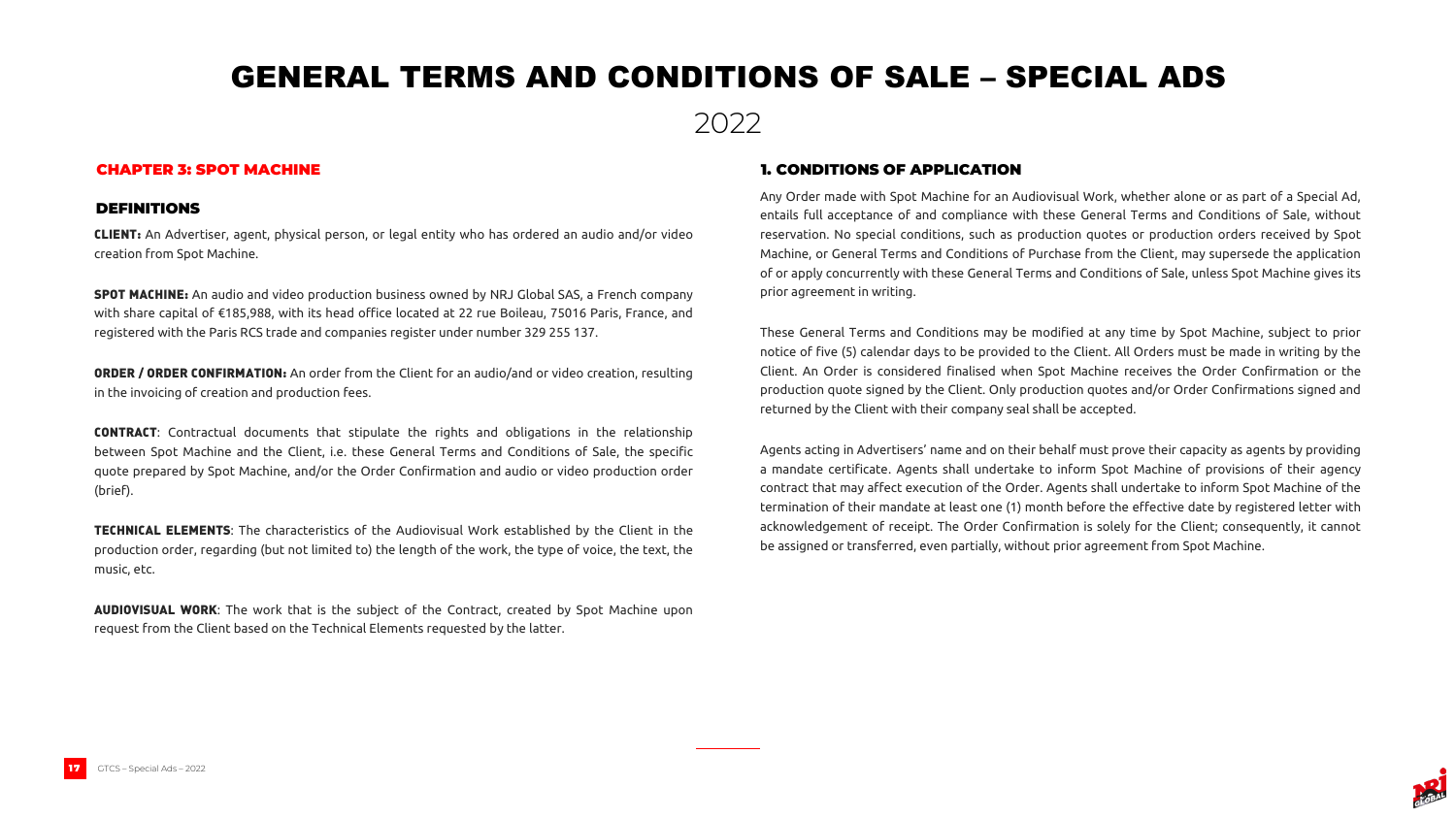

For each Order, the Client shall submit to Spot Machine the Technical Elements approved in advance by Spot Machine, no later than eight (8) business days before the recording session. Otherwise, at the sole discretion of Spot Machine, the Order may either be executed automatically by Spot Machine with no option for the Client to claim non-compliance with its technical instructions, or it may be cancelled; in the latter case, the full amount of the Order shall still be due for payment. In the event that the Technical Elements are submitted late, or that the Technical Elements submitted differ from those stipulated in the production order, Spot Machine reserves the right, depending on the case, to delay the start of execution of the Order or to cancel the Order. In the case of cancellation, fifty percent (50%) of the price from the Order Confirmation shall be due from the Client.

### 2. SUBMISSION OF TECHNICAL ELEMENTS

#### 3.1 Liability of the Client:

The Client is solely responsible for the content of the Audiovisual Work that they order from Spot Machine, including data and information regarding their products and services, such as statements about characteristics, performance, prices, any credit and sale conditions, etc. The Client is responsible for all fees and taxes incurred for the setting, reproduction, and/or broadcast of the Audiovisual Work, except for other elements made available by Spot Machine that are not under copyright. If the Client provides musical elements, the Client undertakes to provide to Spot Machine a report of the works that may result in royalty claims upon broadcast. The Client shall personally undertake to acquire all rights of reproduction, performance, adaptation, and usage, and all other intellectual property rights whatsoever, for all Technical Elements (including identifying symbols, signatures, and visual and/or audio works) and, more generally, applicable to the Audiovisual Work. In this regard, the Client guarantees Spot Machine/NRJ Global against all claims, all legal action and/or any legal recourse whatsoever, coming from any third party in any capacity whatsoever, resulting from the creation and/or broadcast of the Audiovisual Work. Spot Machine/NRJ Global cannot be held liable in this regard. In all cases, Spot Machine reserves the right to reject any Technical Elements submitted by the Client.

### 3. LIABILITY

#### 3.2 Liability of NRJ Global:

It is understood that Spot Machine/NRJ Global may only be held liable for the execution of the service sold and contractually agreed to with the signing of the Order Confirmation and/or of the production quote. In all cases, it is agreed that the liability of Spot Machine/NRJ Global in relation to the Order Confirmation and/or production quote is limited to the total amount, including taxes, of said Order Confirmation and/or production quote.

The Client undertakes to not broadcast the Audiovisual Work or cause it to be broadcast outside of the geographic region, period of time, terms and conditions, and media platforms strictly defined in the Order Confirmation or production quote. It undertakes to use the Audiovisual Work in accordance with the intellectual property rights that have been granted to them by Spot Machine in the Order Confirmation or production quote. Rights to use of the Audiovisual Work are valid for one (1) year starting from the first day of broadcast of the Audiovisual Work, unless otherwise indicated in the Order Confirmation or production quote. Any usage beyond this period shall be subject to additional invoicing from Spot Machine and prior written consent. In the event of unauthorised usage (for example, an area of broadcast that differs from the area of broadcast initially provided for in the Order Confirmation or production quote), Spot Machine reserves the right to adjust its prices at any time and to send an additional invoice to the Client.

### 4. TRANSFER OF USAGE RIGHTS FOR THE AUDIOVISUAL WORK TO THE



### CLIENT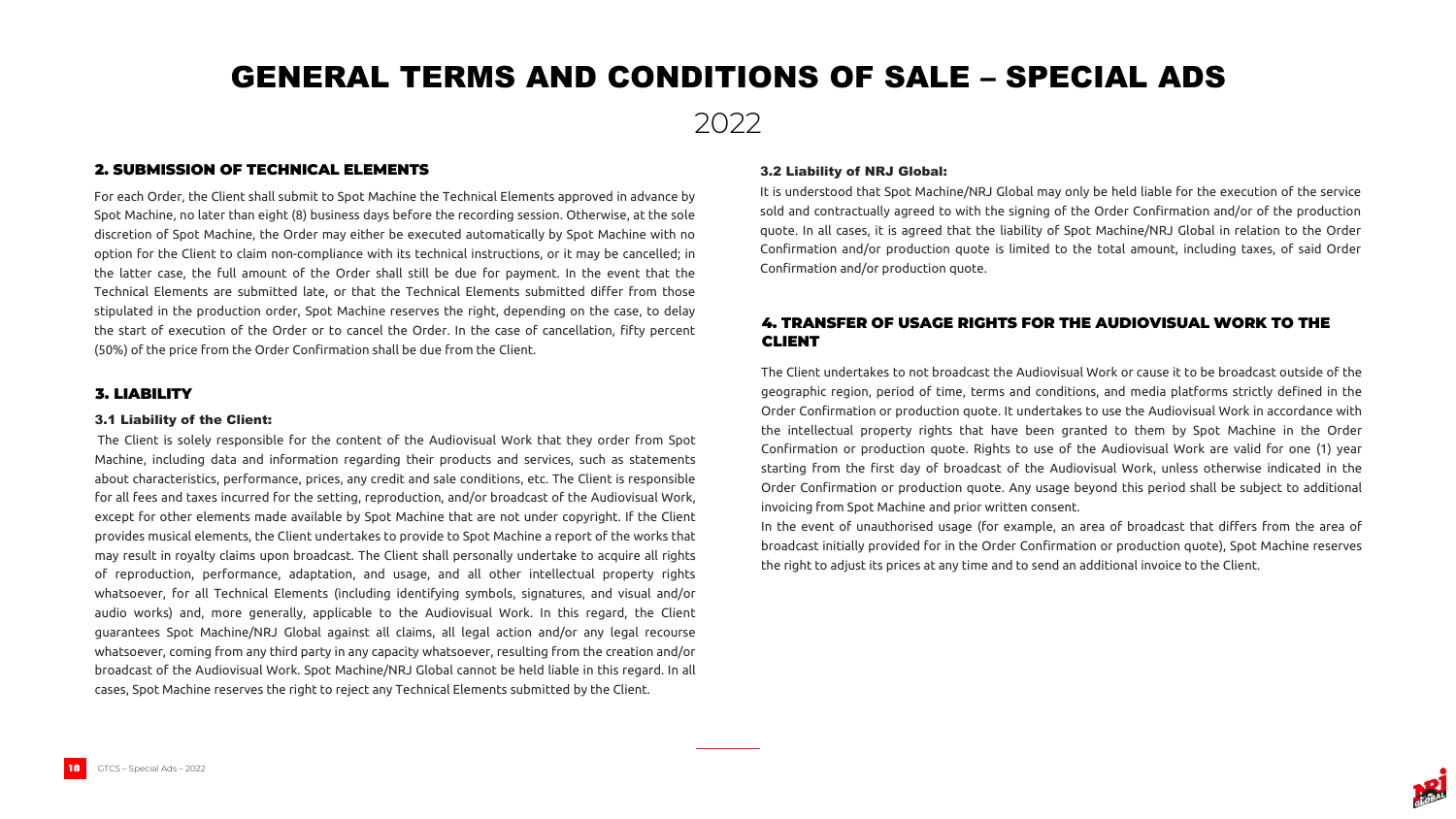



In the event that a trademark license is expressly granted in the OC, it shall be valid (a) in continental France (including Corsica) unless otherwise specified in the OC, and (ii) for the period of time and (iii) on the media platforms expressly indicated in the OC.

The trademark licence applies only to the trademark explicitly designated in the OC, with no possibility of modifications to said trademark by the Advertiser, to the exclusion of any other trademark, and covers only the partnership that is the subject of the OC to the exclusion of any other event or activity.

The Advertiser agrees not to use the trademark for any other use or on any other media platform than those explicitly indicated in the OC, nor after expiration of the trademark licence. The Advertiser acknowledges that the license granted does not accord it any property right to the trademark and logo in question, and that the latter remain the exclusive property of NRJ or NRJ Group. The Advertiser agrees not to use the trademark with any other trademark not indicated in the OC, without the prior written consent of NRJ Global. In general, the Advertiser agrees not to do anything that may be harmful or detrimental to the image or reputation of the trademark, NRJ Global, or any company in the NRJ Group.

This non-exclusive trademark licence is granted on a strictly individual basis with the Advertiser, which may not transfer or assign all or part of its rights or obligations resulting from the trademark licence to any other entity whatsoever, even at no cost, without the prior written consent of NRJ Global.

### 5. TRADEMARK LICENCE

Invoices are payable on the tenth (10th) of the month following a period of thirty (30) days from the invoice date, unless NRJ Global agrees to an exception in writing. In the event of an incident or late payment, NRJ Global reserves the right to cancel or suspend the production(s) in progress, entirely at the fault of the Client.

Early payments shall not result in a discount. Furthermore, under a penalty clause, lump-sum compensation of 10% shall be due in the event of non-payment by the established due date.

In addition, any amount not paid by the due date stipulated on the invoice shall incur interest from the due date until full payment, with the interest calculated at the most recent rate for refinancing operations applied by the European Central Bank, plus ten (10) percentage points, along with a fixed sum of forty euros (€40) applied for collection costs, without any reminder from NRJ Global being required. These additional sums shall be calculated from the day after the due date appearing on the invoice. Notwithstanding Articles 1998 *et seq.* of the French Civil Code, the Advertiser and agent shall be jointly and severally liable for the payment of invoices.

Payments made to the agent shall not release the Advertiser from their payment obligations to NRJ Global. If the agent receives an order to make payment, the agent shall be personally responsible for paying the amount of the invoice and any interest for late payment or other causes in the event that, having previously received the funds from the Advertiser, the agent did not make payment on time to NRJ Global.

NRJ Global reserves the right to modify the payment conditions (in particular, to require full or partial early payment) and to refuse or suspend any production for Advertisers or agents who do not provide sufficient financial guarantees approved by the NRJ Global Administration and Finance Department. NRJ Global may not under any circumstances be held liable for this.

### 7 PAYMENT

The invoicing of creation and production fees for the Order follows the current prices on the day of the Order. NRJ Global shall deliver, in the month of execution of the services, an invoice for the amount of the services.

### 6. INVOICING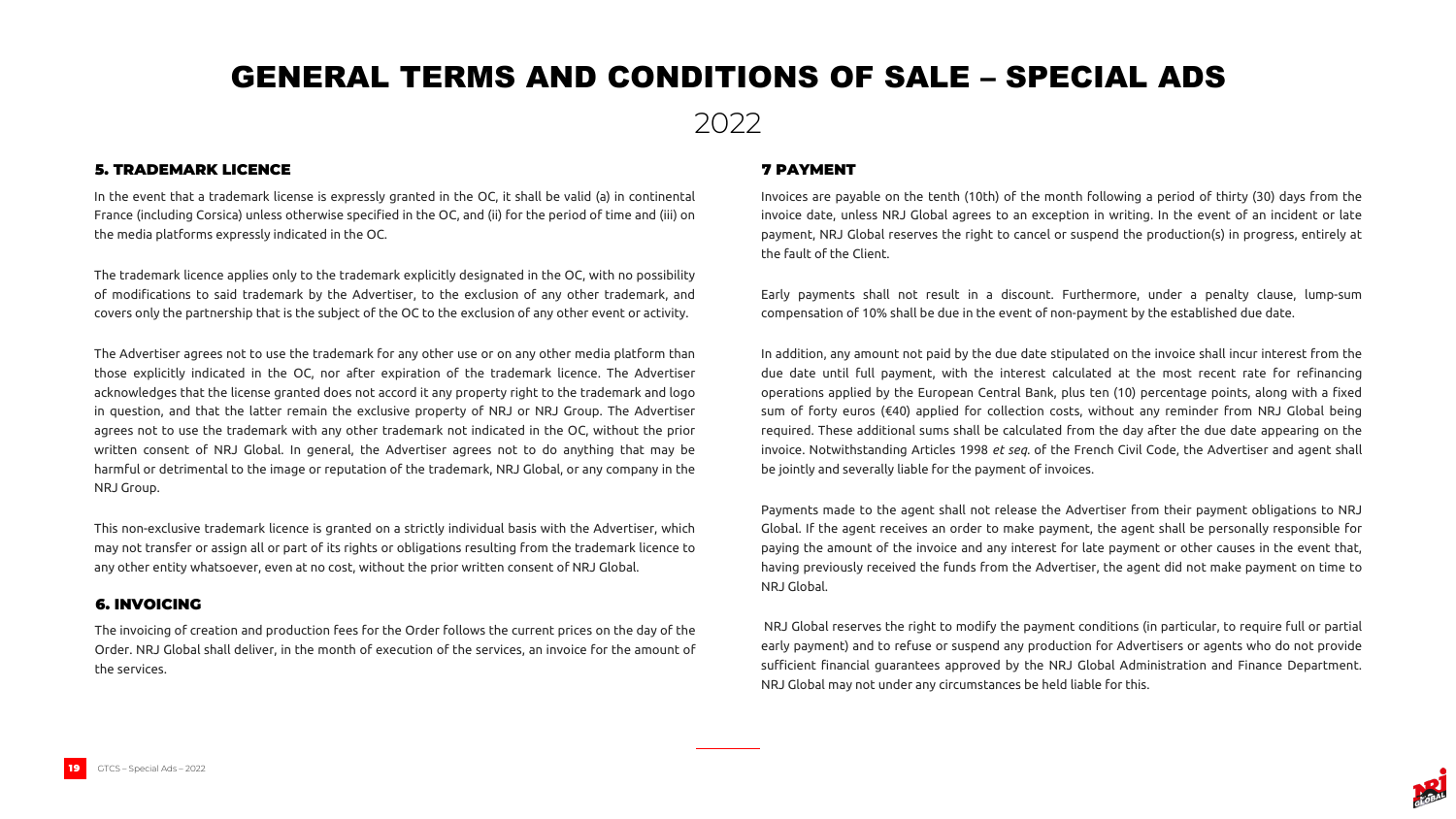

2022

Any cancellation of an Order by the Client must be sent by post or by email at least three (3) business days before the production date stipulated in the Order and shall be invoiced at fifty percent (50%) of the Contract price.

If a cancellation is received after this time, the Order shall be considered final and the price of the Contract must be paid in full by the Client. Any modification by the Client during creation and/or production may be subject to additional invoicing. In addition, NRJ GLOBAL reserves the right to modify or cancel the OC at any time and for any reason, provided that it informs the Client of its reasons as soon as possible.

NRJ GLOBAL cannot be held liable by the Client in this event, and shall have no claim to payment of damages of any kind. In such a situation, each party shall remain responsible for the expenses already incurred in connection with the OC.

8. CANCELLATION/MODIFICATION Each of the parties undertakes to only allow access to the confidential information and documents mentioned in this article for members of their staff who are directly involved with their usage for the execution of the Contract and to take all required measures with their staff to preserve the confidentiality of this information vis-à-vis third parties. The parties undertake respectively to uphold and have upheld all of the commitments in this article for a duration of five (5) years after the Contract effectively expires for any reason whatsoever. These obligations do not apply to information that is in or enters into the public domain or that, as of the date of its communication, is or will be legitimately in the possession of the party that receives it, provided that the party claiming such exceptions is able to provide the necessary proof.

The Order may be rightfully terminated in the event that one of the parties fails to uphold any of its obligations under the Contract. In this case, without prejudice to any damages that may be claimed, and eight (8) days after formal notice given by registered letter with acknowledgement of receipt remains without resolution, the other party may terminate the Order without the need for any other formality or the need to request the intervention of a judge.

### 9. TERMINATION

Each party undertakes to maintain the confidentiality of the information and documents regarding the other party to which they may have had access during negotiations prior to signing the Contract and when signing and executing the Contract. The clauses of the Contract are also confidential and may not be published or communicated to third parties without express written authorisation from the other party.

### 10. CONFIDENTIALITY

Neither party shall be held liable for failure to uphold one of its contractual obligations resulting from a case of force majeure, defined as an event (i) outside the control of the party affected by it (ii) which could not be reasonably foreseen at the time when the Contract was signed and (iii) the effects of which cannot be avoided by reasonable measures (Art. 1218 of the French Civil Code).

For the duration of the case of force majeure, if the resulting hindrance is temporary (less than one (1) month), the event of force majeure shall suspend the requirement for the party claiming force majeure to execute its obligations, unless the resulting delay justifies the cancellation of the Contract (not including the obligation to pay any amounts due for payment under the contract as of the date on which the event of force majeure occurred). If the resulting hindrance is permanent or lasts longer than one (1) month, the Contract shall be cancelled and the parties shall be released from their obligations, subject to notification of this cancellation by either party. In all such cases, the party affected by the event of force majeure must take all appropriate measures (Art. 1218 of the French Civil Code) to prevent, eliminate or reduce the causes of the delay, and to resume execution of its obligations once the cited event has come to an end.

### 11. FORCE MAJEURE